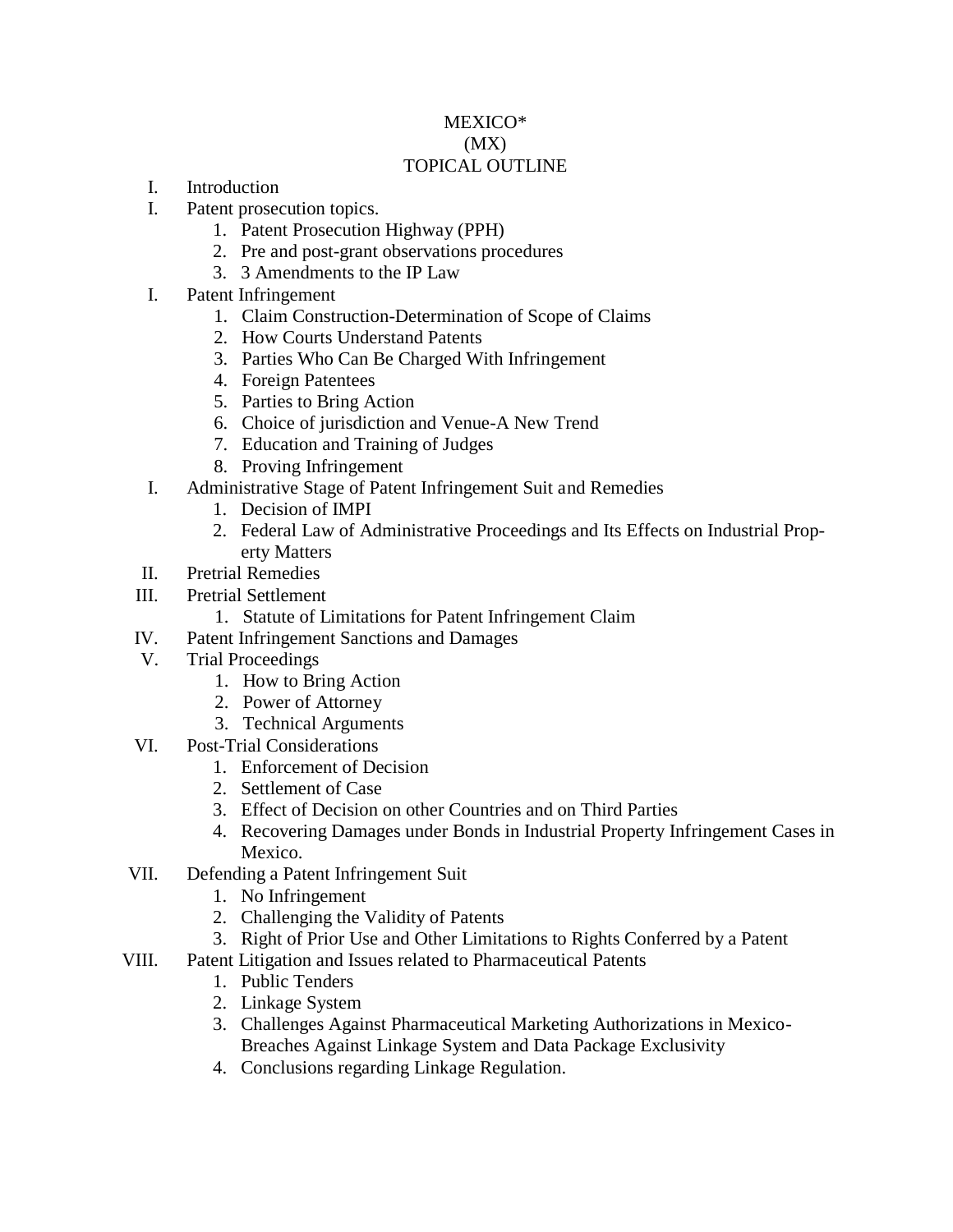\*Authors: Sergio L. Olivares, Sr. † (1931-2010). Graduated from the Law School of the National University of Mexico, located in Mexico City, Mexico, and was admitted to the Mexican bar in 1957. The author was the founder and senior partner of Olivares and Cia., a law firm specializing in industrial property matters, copyrights, unfair competition, and licensing, and until 2010 was the Managing Partner of the firm. The managerial responsibility has passed to the Managing Committee, now chaired by Sergio L. Olivares, Jr.

A speaker and panelist at numerous seminars in Mexico and the United States, Mr. Olivares, Sr., was also the author of multiple works related to patents, trademarks, transfer of technology and related litigation, and was considered a leading authority on these subjects in Mexico.

Mr. Olivares received personal recommendations from the Guide to the World's Leading Patent Experts and Who's Who Legal for both patent and trademark work.

Alejandro Luna, graduated from the Law School of the Universidad Lationamericana, located in Mexico City, the author holds a degree of master of Laws of Industrial Property LLM from the Franklin Pierce Law Center, Concord, New Hampshire. Since joining Olivares & Cia in 1996, Mr. Luna has participated in questioning the constitutionality of certain provisions of the Industrial Property Law, as well as the Federal Copyright Law. He is also the sponsor of an important proposal to modify the system of litigation and enforcement of Intellectual Property rights in Mexico. He was involved in the strategy and legal actions to include formulation and use patents in the linkage gazette in order to prevent the violation of pharmaceutical patents, as well as, in the correction of the life term of pipeline patents, in order to gain additional exclusive rights.

Mr. Luna has been Vice-President of Mexican Association for IP Protection (AMPPI) and also a member of the International Trademark Association (INTA). Mr. Luna has received personal recommendations from Chambers Latin America and the Guide to the World's Leading Patent Experts. Currently, Mr. Luna is a partner in charge of the Appeals Department and co-chair of the Life Sciences group at OLIVARES, and he is part-time professor in the National University (UNAM).

Sergio L. Olivares, Jr. joined OLIVARES in 1987, becoming a Partner in 1994 and Chairman of the Management Committee in 2009. He leads the firm with strength and a commitment to transparency, client satisfaction, and personal service. Mr. Olivares' work at OLI-VARES is extensive, and he has vast experience in the prosecution and litigation of intellectual property rights, particularly trademarks, copyrights, patents and unfair competition. He has specialised his practice in all types of intellectual property law, but works closely with the Patent group. Mr. Olivares is highly recommended by leading industry titles and rankings as a leader in IP. He has been influential in ensuring that the firm remains highly innovative as we have added new practice areas and industry groups that offer more complex types of work such as regulatory advice and administrative litigation, in addition to the establishment of the Life Science and IT industry groups. After his graduate work, Mr. Olivares trained with two prominent IP law firms in New York City, Morgan & Finnegan and Kenyon & Kenyon, before joining OLIVARES. This deep understanding of US intellectual property law allows him to offer clients clear comparative analyses of the US and Mexican legal systems and explain complex matters in a way that suits our international clients' needs.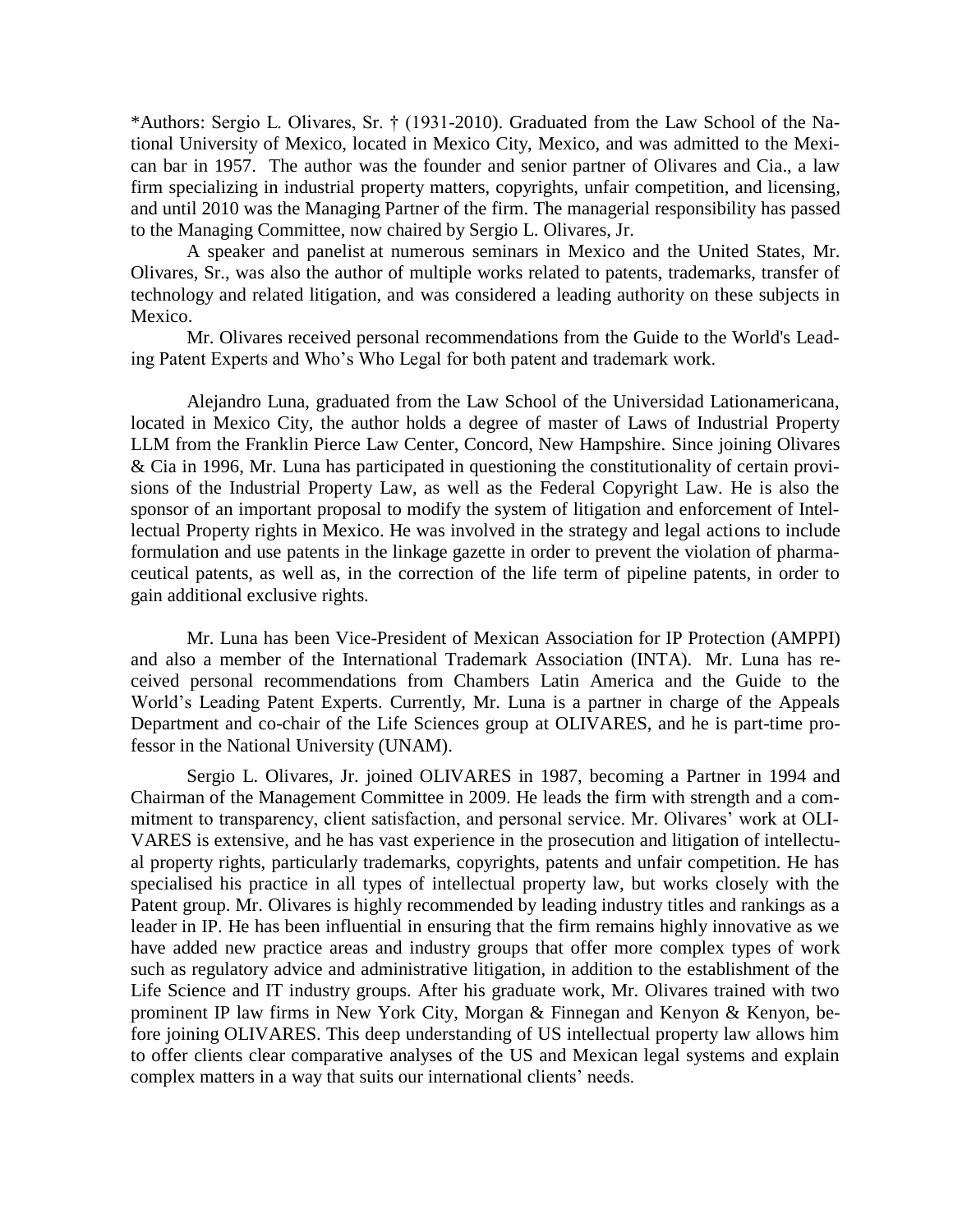### **MEXICO**

### **(MX)**

# *Prepared by Sergio L. Olivares † and updated by Alejandro Luna and Sergio L. Olivares Jr. in 2017*

#### I. INTRODUCTION

Mexico is a democratic republic with a federal government system. The Mexican legal system has its origin in Roman law and has also been greatly influenced by French law, more particularly by the Napoleonic Code. Thus, it is based on written civil law, although custom has its place within the system. Lawsuits of every type follow a written procedure, with some exceptions to the rule. Generally, jurisprudence and precedents of the Supreme Court and the Federal Circuit Courts are mandatory in decisions of federal judges of the lower courts in litigation and also weigh heavily to the resolutions of administrative authorities.

Article 28 of the Federal Constitution allows the right of the people to legal protection of intellectual and artistic creations or inventive talents, expressly establishing that the Mexican Government may grant temporary "privileges" to authors and artists for the reproduction of their works and to those who invent or perfect something, a temporary "privilege" for the exclusive use of their inventions and improvements. The temporary privilege granted to an inventor for the exclusive use of his invention, that is, the patent, whether by himself or by authorized third parties, originates in the highest law of the country.

The law regulating patents is the Mexican Law of Industrial Property (LIP) published in the Federal Government Gazette of June 27, 1991, amended by publication in the Federal Government Gazette of August 2, 1994, in operation as of October 1, 1994. This law is applied by the Mexican Institute of Industrial Property (IMPI), an administrative agency related to the federal government, created by the federal government by Decree of November 22, 1993, published in the Federal Government Gazette of December 10, 1993.

#### II. PATENT TOPICS.

There are three recent topics on patent prosecution that should be relevant for patent litigation: the Patent Prosecution Highway pilot program,the pre and post-grant observations procedures and the amendments to the IP Law.

### **1. Patent Prosecution Highway (PPH).**

IMPI launched a PPH pilot program for accepting examinations by United States Patent and Trademark Office (USPTO) and Japan Patent Office (JPO).

The pilot program with USPTO is available since March 1, 2011, and it is likely that will be implemented in a permanent basis. The pilot program with JPO is available for 2 years since July 1, 2011 and with the Spanish Patent Office is pending to be published by IMPI.

In general, PPH is a mechanism enabling applicants to request accelerated examination, based on the search and examination results from an office of first filing, who already determined one or more claims allowable.

The request for examination under PPH should be filed after the publication of the patent application in the Mexican IP Gazette and prior to the issuance of the first official action.

Olivares & Cia has obtained one of the first patents granted under PPH pilot program.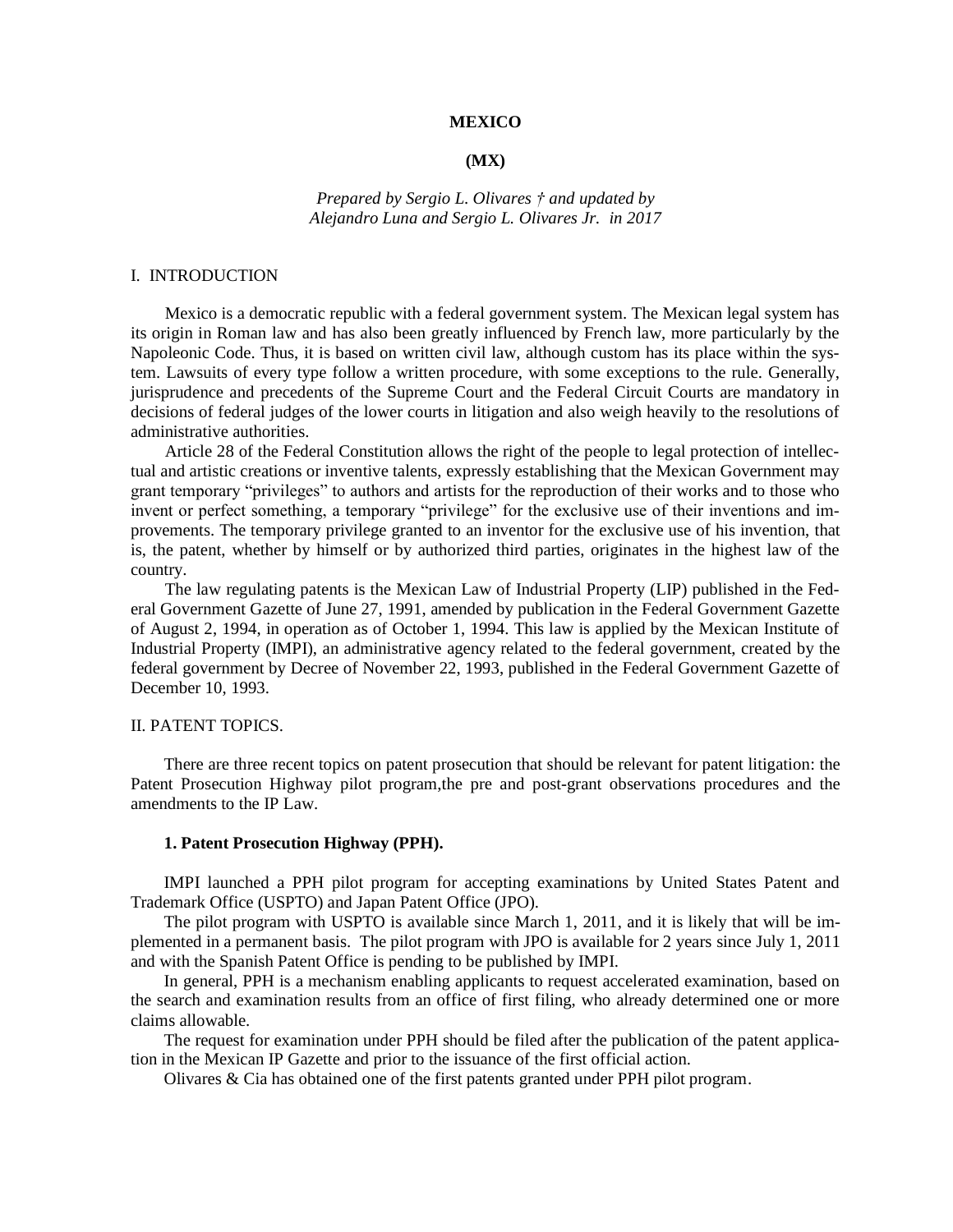### **2. Pre and post-grant observations procedures**

On September 20, 2010, came into force a decree reforming several provisions of the LIP related to patent practice, establishing these pre and post-grant observations procedures, which are not a formal patent opposition system.

In a period of six months after the publication of the patent application, information related to patentability of an invention can be filed before IMPI by any third party. If filed, the information may be considered at the Examiner´s discretion and it will not suspend the application process.

The person filling the information will not be considered as a party and will not have access to the patent file, nor immediate legal standing to challenge a granted patent.

After a patent is granted, anyone can inform IMPI of causes of invalidity. The authority may consider such information discretionally to initiate an *ex officio* invalidity proceeding.

It is noteworthy that the original project of reform was promoted by National Association of Drug Manufacturers (ANAFAM), the member companies of which participate mostly in the generic drugs market.

This initial project included, among other issues, two separate pre and post grant opposition proceedings, which would practically delay the granting and therefore the possibility for effective enforcement of patent rights. The project also intended to include additional causes of invalidity related the use of patent rights in activities in violation of the Federal Competition Law.

This project was reviewed (and modified) by the Senate, which determined that the majority of the amendments proposed were unnecessary, including the two issues mentioned above. The final project was ratified by the Chamber of Deputies, without further modification.

Up to the date, the system of "*observations*" has been poorly tested.

### **3. Amendments to the IP Law**

On April of 2017, the Mexican Senate proposed to pass an amendment to some chapters of the Industrial Property Law which is pending of being discussed and approved.

Among the main points included in the proposal related to patents, industrial designs and utility models are the following:

• Incorporates new concepts such as "independent creation" and "significantly" both in relation to requirement of novelty for protecting industrial designs.

• Requires that the design application should indicate the product in which the design will be applied.

• Modifies the term protection of the design, granting a term of 25 years, instead of 15.

• Provides that design and utility model applications will be published after formal examination is complete. Currently, designs and utility models are only published until granted.

• Provides that for all, patents, designs and utility models, divisional applications will be published after the formal examination is complete since nowadays they are not published until granted.

• The proposal includes that once a patent, utility model or industrial design application is published, it will be open for public inspection since currently they can be consulted only by the applicant or his representative, or persons authorized by the same until granted.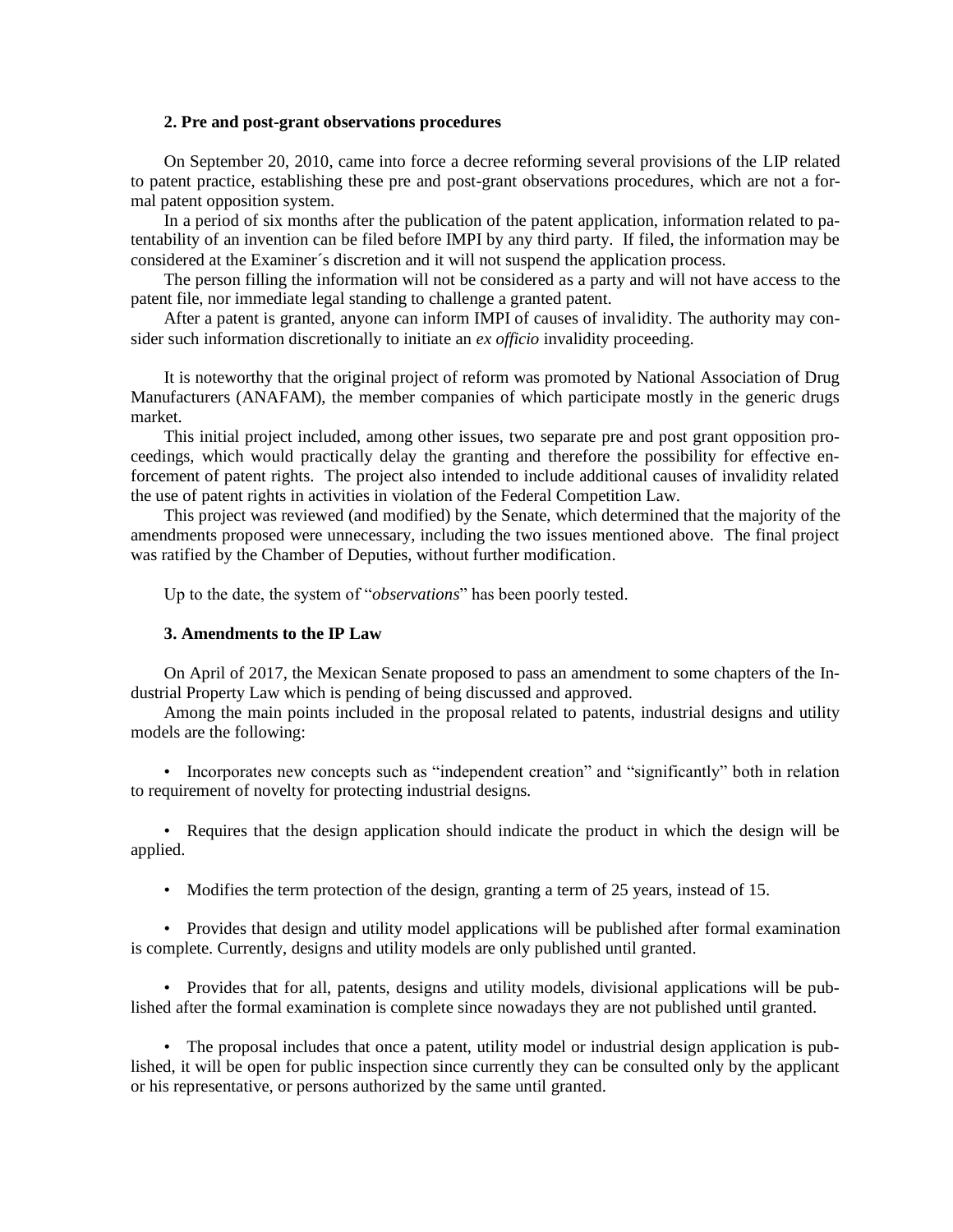• Reduces the term provided to third parties "prior art submissions" after publication of an application from six to two months.

In this regard, we consider that the proposed change in our Law is positive for the Intellectual Property system in Mexico since it will provide certainty and fulfills some gaps in our IP Law.

We expect that discussion of the proposed initiative will take place in the Mexican Congress in September, needless to say that we will you informed about any development related to this reform.

# III. PATENT INFRINGEMENT

Article 9 of the LIP establishes that any individual who makes an invention, utility model, or industrial design, or his assignee, will have the exclusive right of exploiting the same to his benefit either by himself or by authorized third parties. This exclusive right is obtained through the corresponding patent in the case of patentable inventions or registration in the case of utility models and industrial designs. Further, Article 25 confers on a patentee the following prerogatives:

- (1) If the subject matter of the patent is a product, the right to impede other persons from manufacturing, using, selling, offering for sale, or importing the patented product without his consent, and
- (2) If the subject matter of a patent is a process, the right to impede other persons from using said process and from using, selling, offering for sale, or importing the product obtained directly from said process, without his consent.

Working by an authorized licensee, which license has been recorded with IMPI, will be deemed to be effected by the patent holder, unless working is done through a compulsory license.

In Mexico, any patentee or an expressly authorized licensee has the right to prosecute a suit against any third party infringing his rights by virtue of Article 213 of the LIP, which considers the following acts, inter alia, as patent infringement acts:

- (1) Manufacturing or producing products covered by a patent, utility model, or industrial design registration without the consent of the holder or without the respective license.
- (2) Offering for sale or placing into circulation products covered by a patent, utility model, or industrial design registration, knowing that they were manufactured or produced without the consent of the patent holder or holder of a registration or without the respective license.
- (3) Using patented processes without the consent of the patent holder or without the respective license.
- (4) Offering for sale or placing into circulation products that are the result of putting into practice patented processes, knowing that they were put into practice without the consent of the patent holder or the person who had a license for their working.
- (5) Reproducing or imitating industrial designs protected by a registration without the consent of the holder or without the respective license.

In accordance with Articles 187 and 188 of the LIP, either the patentee or the expressly authorized licensee of a registration or IMPI may initiate proceedings for an administrative declaration of infringement of a patent, utility model, or industrial design, complying with the requirements of the law.

### **1. Claim Construction—Determination of Scope of Claims**

Determination of the scope of the legal protection afforded by a patent is imperative in order to estimate the chances of success in patent litigation. In Mexico this is essential because by express provision of Article 21 of the LIP, the scope of a patent is determined precisely by the claims. The claims must be worded pursuant to Article 29 of the Regulations of the LIP in accordance with the following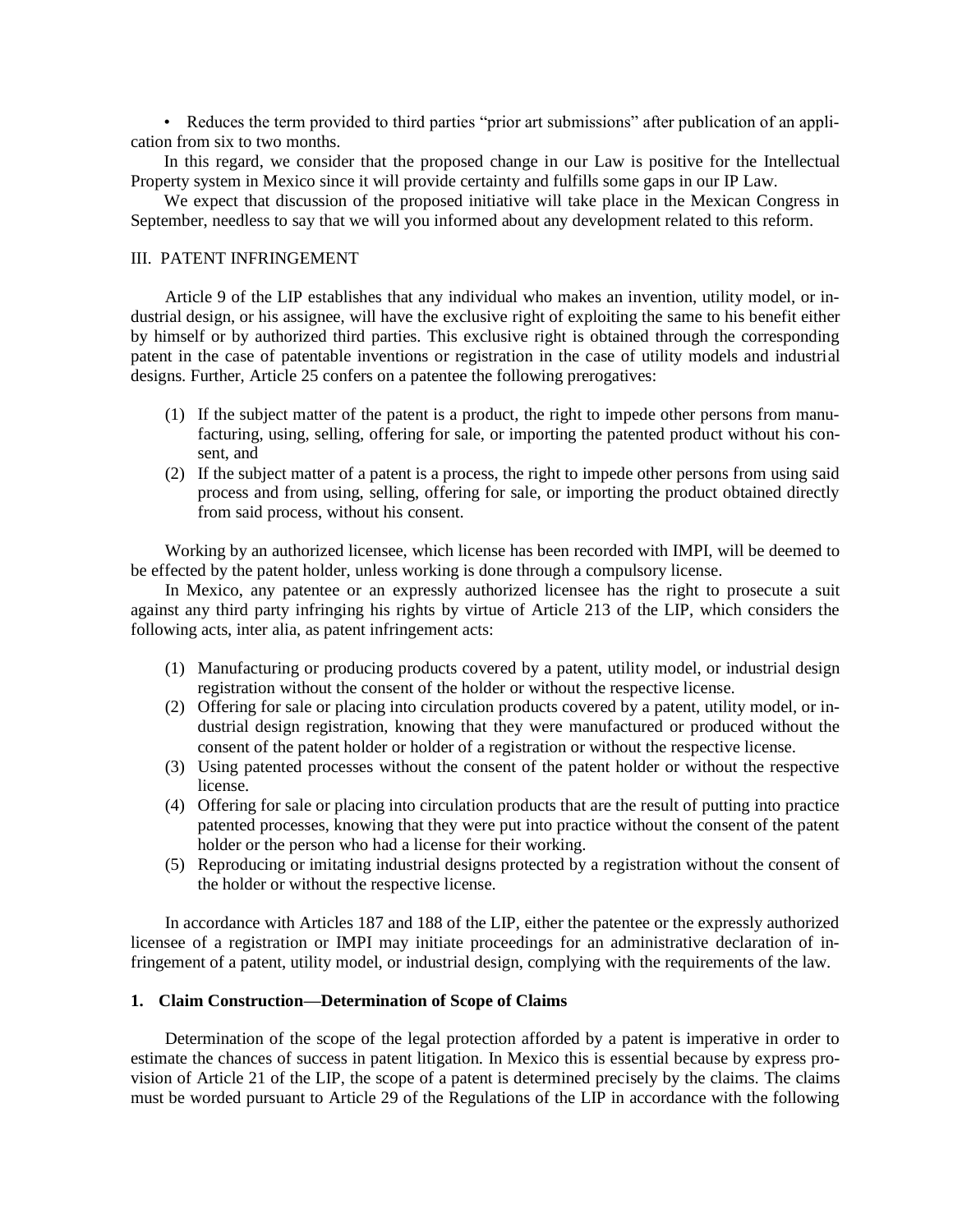rules:

- (1) The number of claims shall correspond to the nature of the claimed invention.
- (2) In the case of there being several claims submitted, they shall be numbered consecutively with Arabic numerals.
- (3) They shall not include references to the description or to the drawings, except when absolutely necessary.
- (4) They shall be written in terms of the technical characteristics of the invention.
- (5) When the application includes drawings, the technical characteristics mentioned in the claims may include reference signs regarding the corresponding parts of those characteristics in the drawings, if that enhances the understanding of the claims. The reference shall be in parentheses.
- (6) The first claim shall be independent, and shall refer to the essential characteristic of a product or process whose protection is mainly claimed. When the application includes more than one category of those mentioned in Article 45 of the law, at least an independent claim shall be included for each one of those categories.

The dependent claims shall include all the characteristics of those claims on which they depend, and they shall describe precisely the additional characteristics that have a congruent relationship with the related dependent or independent claim or claims.

The dependent claim or claims of two or more claims shall not be the basis for any other claim also dependent from two or more claims at the same time.

(7) Any dependent claim shall include the limitations contained in the claim or claims on which it depends.

It is obvious, then, that there are clear and express rules as to how patent claims must be worded. Accordingly, such rules shall serve as the basis to determine at any particular time the scope and limits of the legal protection afforded to a patentee. Before even considering the possibility of patent litigation, a study should be made as to whether the acts of a third party constitute an infringement of the patent claims.

# **2. How Courts Understand Patents**

Traditionally, the Mexican courts do not address the existence of patent infringement, as in accordance with the LIP such cases must be filed and prosecuted before IMPI. However, the decisions of this agency on patent infringement cases can be appealed by any one of the intervening parties, thus bringing the matter up before the Specialized IP Court of the Federal Court of Administrative Affairs (FCA).

### **3. Parties Who Can Be Charged With Infringement**

Anyone who makes, uses, import, storage, sells or offers to sale a patented product or process, can be charged with infringement, including the Federal Government, according to Article 213 of the LPI. The doctrine of implied license has never been tested before the Mexican Courts.

# **4. Foreign Patentees**

Considering the constitutional origin of patents and their federal regulation, foreigners and nationals should receive equal treatment before the IMPI and the Mexican courts. Therefore, foreign patentees have the same rights under Mexican law as Mexican citizens do.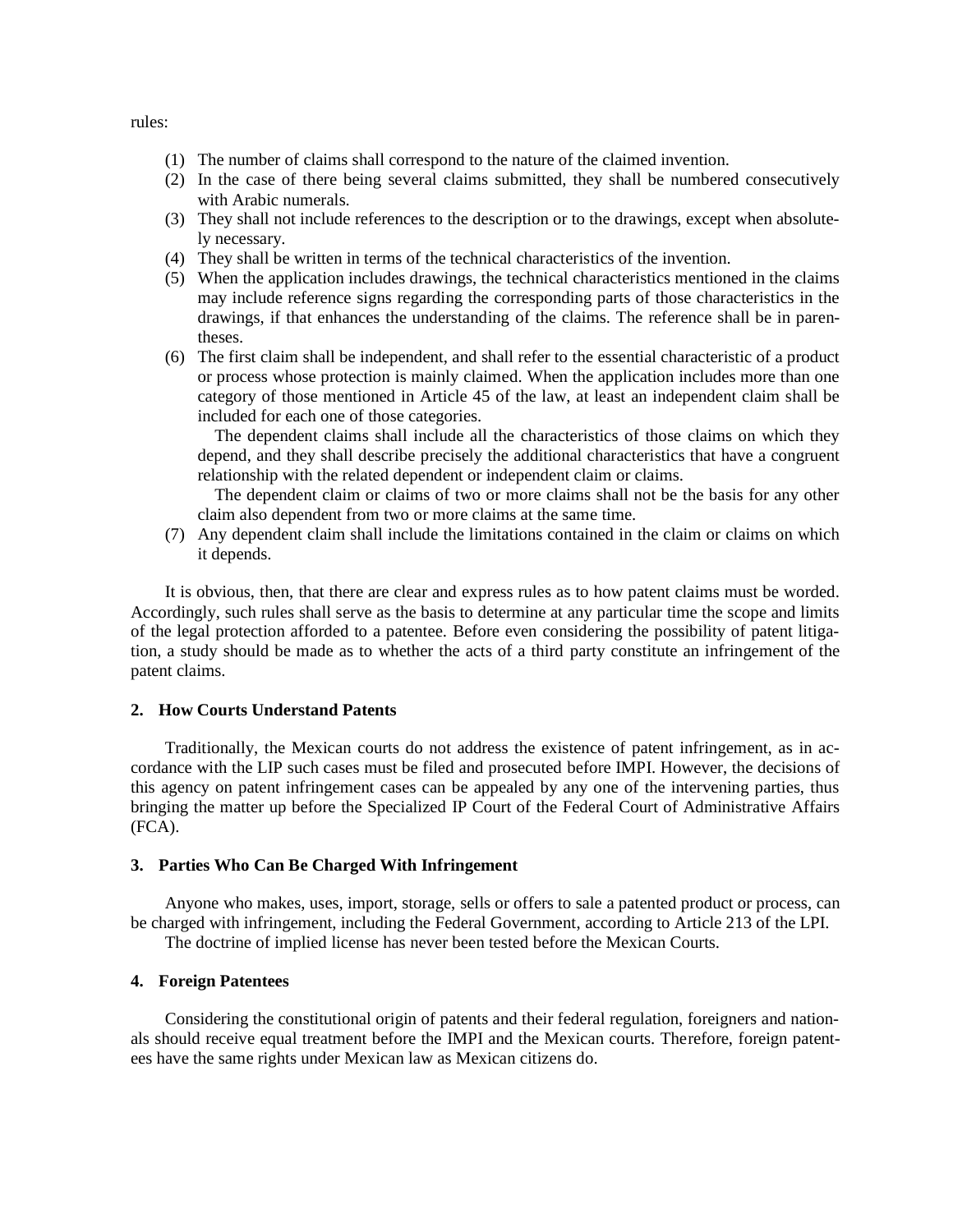### **5. Parties to Bring Action**

The LIP grants the patentee the right to work the invention himself or to confer that right to a third party, that is, to a licensee. In addition, Article 213 of the cited law considers patent infringement to be an administrative violation to the law, but the various sections therein related to patent infringements only indicate which acts constitute an infringement. The law does not expressly establish who can take action against an offender. However, there is no doubt that both the patentee and his successors and assignees are entitled to take action. The State can also take action in cases where it has acquired a patent through expropriation for reasons of public interest. On the other hand, Article 68 provides that, unless provided otherwise, a licensee can take legal actions against infringers of the licensed patent, provided that the license is recorded before IMPI.

The decree reforming several provisions of the LIP that came into force on September 20, 2010, above mentioned, adding a provision defining the act of attempting an infringement action when a previous request for infringement has been denied, referring to the same patent.

Likewise, an accused infringer may counterclaim patent invalidity under formal or technical considerations, upon receiving the infringement suit before the IMPI, but it is not possible to request an additional judicial ruling or declaration.

Cease and desist letters provide the required legal standing to initiate invalidity actions. If pertaining to a specific industrial or commercial activity (i.e. the pharma industry), to provide legal standing, this is subject to debate and the Courts are divided.

Amendments to the patent law allow anyone to request the IMPI to initiate officiously the cancellation proceeding against patents.

It is worth mentioning that simple legal standing, namely the mere business or commercial activity to challenge the validity of patent is under test before the courts.

### **6. Choice of Jurisdiction and Venue**

Usually, in Mexico, the problem of selecting the competent judge or choosing jurisdiction was minimal. Indeed, the only venue to enforce a patent is through administrative proceedings (infringement action) before the IMPI, which is located and operates in Mexico City and now at five of the main Mexican cities, Zapopan, Monterrey, Merida, Leon and Cholula. However patent administrative infringements actions are heard only in Mexico City, as the offices at other cities only receive complaints but cases are remanded to Mexico City.

However, when it comes to the assertion of civil actions, the plaintiff may choose a federal or a state court provided that the patent infringement does not affect government interests. The plaintiff will have to follow the rules established in the Code of Civil Procedures to determine the judge with proper jurisdiction.

Once IMPI's resolution was beyond a shadow of appeal, a civil suit could be primarily based on article 221 bis of the LIP filed before the civil courts, claiming damages against the infringer, where it is set forth that the indemnification for damages caused by an industrial property rights violation shall not be in any case less than 40% of the sale price to the public of each infringing product or service rendered that involves a violation to the rights of the affected titleholder.

Certainly, when bringing a damage action before a Civil Judge against the same alleged infringer, arguing that the unauthorized use of a patented process is an unlawful act, in both instances, IMPI and the Civil Judge would need to determine whether an infringement is being committed. However, there is the risk of obtaining contradictory resolutions, as IMPI could resolve in favor by considering that there was a patent infringement whereas the Civil Judge could resolve to the contrary.

However, the Mexican Supreme Court decided the controversy. It considered that according to the Mexican Industrial Property Law system, an administrative agency IMPI is the only authority to decide and sanction IP rights infringements. Thus, the Supreme Court decided that in order to claim damages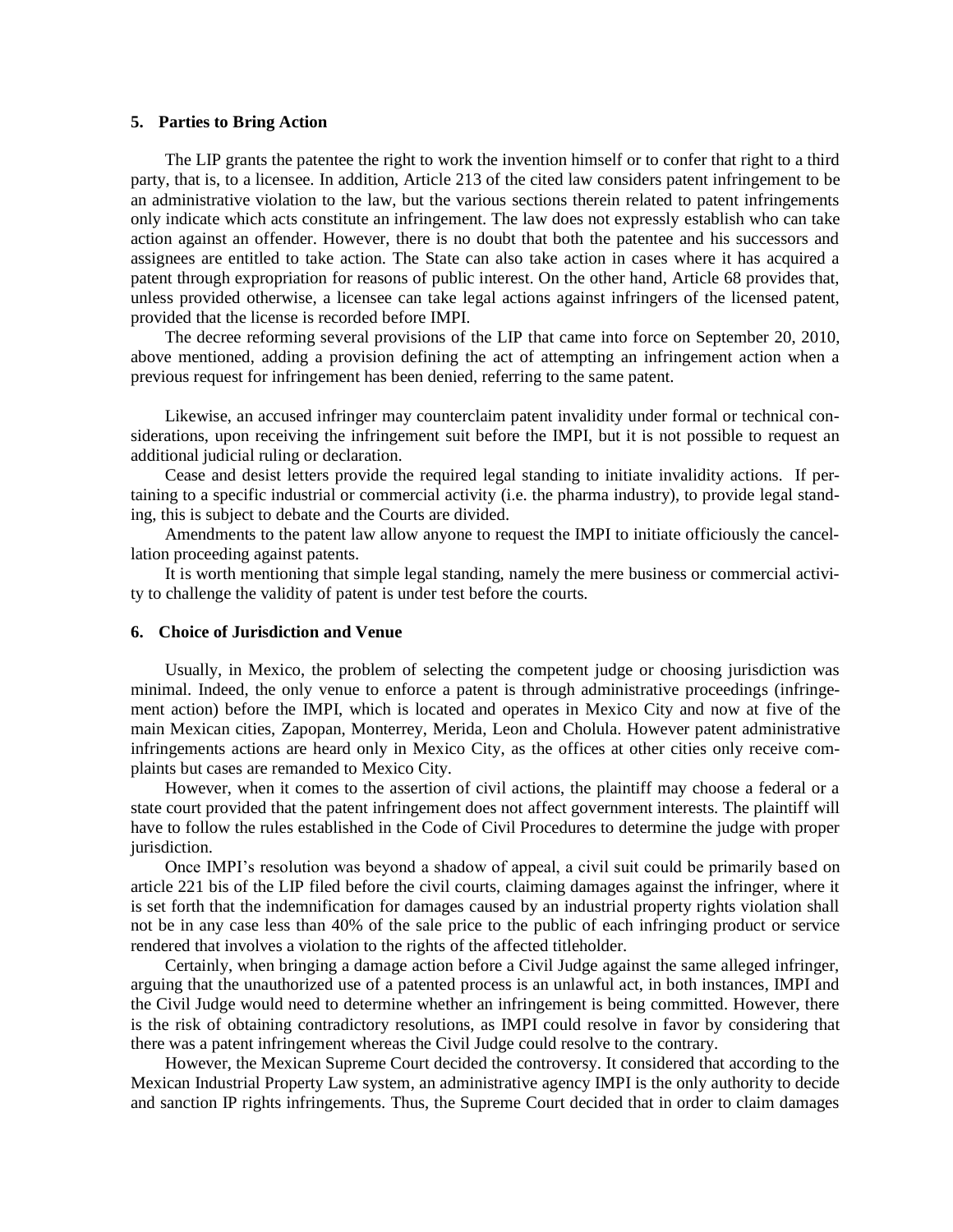derived from a violation of an IP right, such infringement should be declared by IMPI beyond shadow of appeal.

Based on such jurisprudence, currently it is unsuitable to first or simultaneously file a claim of damages together with a patent infringement procedure, unless there would be a full change in the law and the Mexican enforcement system.

# **7. Education and Training of Judges**

The IMPI, which is the authority empowered to issue an administrative resolution on patent infringement cases, has a staff that possesses both the formal education and the technical qualifications needed to perform the task entrusted to it.

Before 2003, in patent litigation an appeal against the decision of the IMPI used to be filed and prosecuted before any of the sixteen Administrative District Courts located in Mexico City. A central filing room of these courts turns the appeals to any one of the existing sixteen courts. In this stage of patent litigation, whether or not the judge had technical knowledge is a somewhat secondary considerations since, as explained in more detail later, the appeals deal with the legal rather than the technical aspects of the case. This caused many delays in trials, as appeal proceedings would merely result in instructions to the issuing authority, which could lead to new appeals.

Starting in 2003, the Federal Court of Administrative Affairs (FCA) in Mexico was granted extended jurisdiction to include the review of challenges against the acts of most federal administrative authorities, including the IMPI and the Mexican Copyright Office (INDAUTOR. In 2006, a specific law was issued to regulate the proceedings before the Federal Court of Administrative Affairs (FCA), the Federal Contentious Administrative Proceedings Law (FCAPL). According to this Law, the FCA has full jurisdiction to review the acts of administrative authorities, including in some cases studying *de novo* the original files, and deciding on their merits.

In 2008 the FCA determined to create a Specialized Court for Intellectual Property Matters, in order to improve the quality of the decisions in this area of Law. This Specialized IP Court began working since January 2009.

There are a considerable number of associates and academic Institutions related and unrelated with the "Judiciary" (Judges and Magistrates) at all level, which regularly organize seminars and lectures to promote, study and discuss IP issues directed to and/or along with Judges and Magistrates.

### **8. Proving Infringement**

The Mexican Industrial Property Law (LIP) grants a patentee the right for the exclusive exploitation of the patented invention. Therefore, a patent gives the right to exclude others from making, using, offering to sale or importing the covered invention. Briefly, in a patent infringement action the plaintiff must prove the following:

- (1) Ownership or recorded license over a granted, valid and full in force patent. Generally, certified copy of the file wrapper of the patent prosecution is enough to prove these requirements. However, validity of the patent may be challenged by defendant.
- (2) Someone uses, makes, offers to sell, or imports the patented invention. The Mexican LIP establishes direct infringement over the manufacturer. However, infringement against sellers requires evidence of prior notice of the alleged infringement. When plaintiff claims infringement of a patented process, defendant has the burden of proving the usage of a different process other than the one patented. There are no grounds on the LIP to apply contributory in-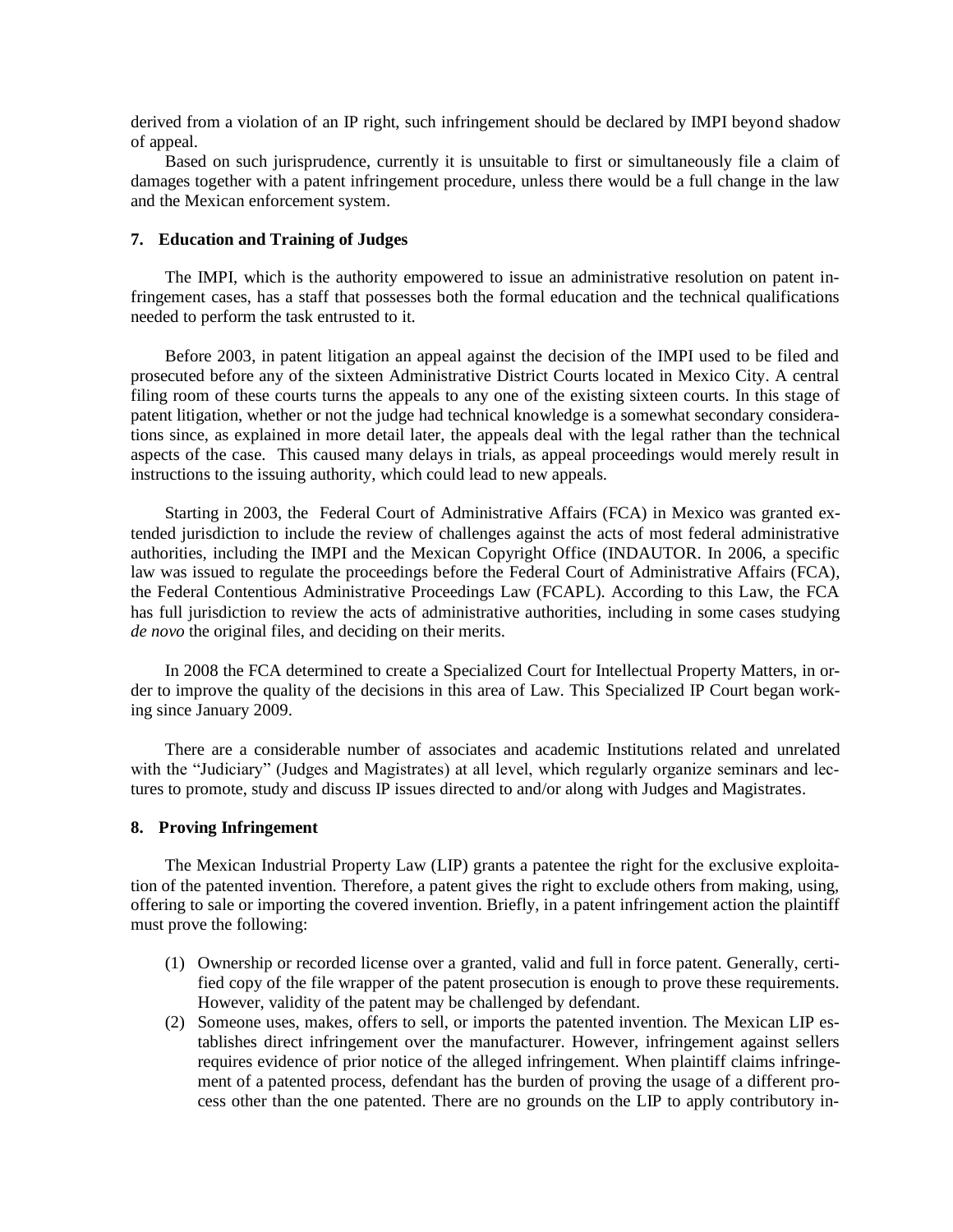fringement doctrine, namely the action against the persons who assist direct patent infringers only.

(3) The usage of invention covered by the patent. Pursuant to the Mexican LIP, literal infringement is recognized only, no infringement under the doctrine of equivalence is provided. Plaintiff should prove that the wording of the patent's claim or claims cover the alleged infringing product or process. First, plaintiff must define the scope of the approved claims. The LIP provides that the span of the claims is determined by the wording of the claims aided by the description and drawings. Interpretation of the claims and the use of the patented invention on the infringing product or process are technical issues. Therefore, infringement actions may require proof of experts even though the Technical Area of the Mexican PTO will render an internal technical report to its legal area as an expert in patent matters. However, please be advised that such internal report is not supported in the applicable procedural law and it could be objected to by some of the parties. In addition, there are certain new legal tools such as the Linkage Gazette in order to prove patent infringement of pharmaceutical products.

About evidence under the general principles of Mexican law, the person who affirms is obligated to prove. Thus, a plaintiff in patent litigation is required by the law to prove the existence of the infringement. In this respect, the LIP does not regulate the manner in which an infringement is to be proven. Consequently, the Federal Code of Civil Procedures is applied as a supplement to the LIP.

Under the Federal Code of Civil Procedures, the following are accepted as evidence: (1) depositions; (2) public documents; (3) private documents; (4) expert testimony; (5) judicial audit or inspection; (6) witnesses; (7) photographs, writs, and stenographic notes, and in general all other elements stemming from scientific discoveries; and (8) presumptions.

The IMPI, however, has rejected confessional and testimonial evidence unless they are rendered through an affidavit.

(4) Without authorization. The burden of proving authorization is on defendant. The doctrine of implied license has never been tested before the Mexican courts.

On January 27, 2012, the Industrial Property Law was amended, with the most relevant issues relating to enforcement of IP rights entering in force on January 30, 2012. Under the amendments, opposing an inspection visit (impeding the entrance of a IMPI's inspector to an alleged infringer's premises) will cause two sanctions:

- The facts intended to be proven with the visit of inspection will be presumed correct, and;
- Any opposition to a visit will be considered an infringement itself.

Lack of compliance with an order for documents or information to be produced is also now considered an infringement.

Before these amendments entered into force, the Law did not expressly provide any sanction for opposing an inspection visit, or failing to produce documents or information. These amendments will discourage infringers from not complying with IMPI orders, giving IMPI greater strength on these matters.

Although it is not clear if the new infringement causes will be studied and resolved in the same proceeding in which such causes are originated, or if it will be necessary to initiate new proceedings, they are new tools that will certainly help IP owners in the enforcement of their rights.

Likewise, we consider that with these amendments, an infringer's activities will be to some degree controlled, at least during proceedings.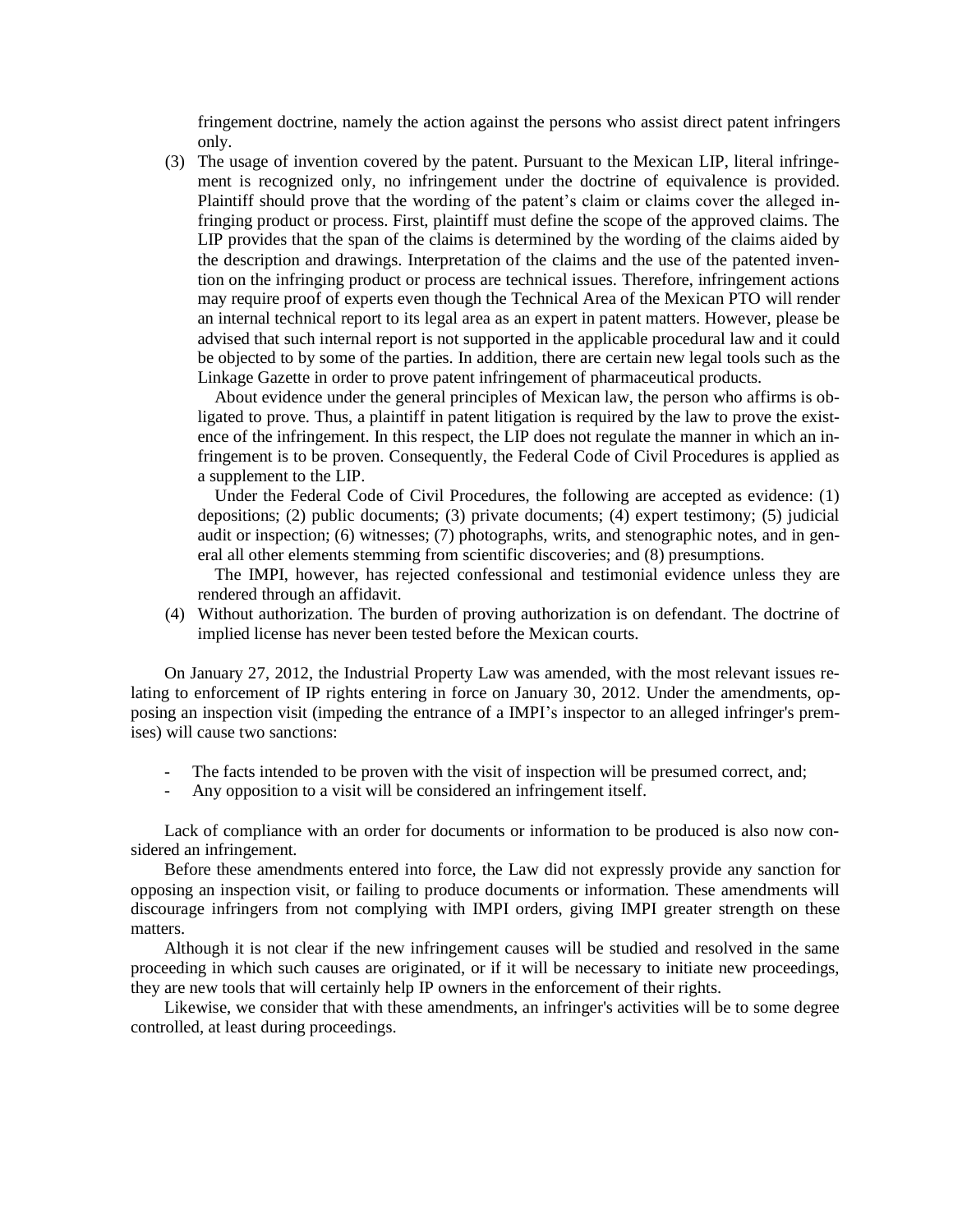# IV. ADMINISTRATIVE STAGE OF PATENT INFRINGEMENT SUIT AND REMEDIES

#### **1. Decision of IMPI**

Proving patent infringement in Mexico is a difficult task in a country which follows a strict Civil Law system full of formalistic rules for both evidence and proceedings. IMPI may declare or deny the patent infringement, or cancel the patent, if a counterclaim was filed.

A defendant of a patent infringement action can file an invalidity action against a patent as a counterclaim, when filing the response to the infringement action. An independent invalidity action can be filed, but if it is not filed along with the brief of response to the infringement action, such action would be separately decided from the infringement, when the invalidity action is filed as a counterclaim IMPI is legally bound. Both the infringement claim and the counterclaim should be resolved simultaneously to preclude the possibility of contradictory decisions. IMPI shall dismiss the patent infringement if the patent is declared null in the counterclaim.

It is worth mentioning that IMPI does not make available to the public the judgments of patent infringement trials or any proceeding until they are final and beyond shadow of appeal and some information of the decision remains confidential especially if the parties request it.

### **2. Federal Law of Administrative Proceedings and Its Effects on Industrial Property Matters.**

For many years the only way to contest a decision from IMPI, including those related to litigation proceedings, such as cancellation and infringement actions, was by taking an Amparo suit before a District Court. However, this traditional route has been altered by the application to IMPI decisions of the Federal Law of Administrative Proceedings (FLAP). The FLAP is intended to be a supplemental statute to administrative laws, the Law of Industrial Property (LIP) included, and the interpretation of such supplementary nature by the authorities involved, namely IMPI, the District Courts and FCA (former Federal Tax Court).

The FLAP began its operation on June 1, 1995, one of its main purposes being the standardization of administrative procedures by virtue of its supplementary application to almost all existing statutes of administrative nature. However, at that time this law did not cover acts of IMPI or of any other decentralized agency.

In view of certain amendments to the FLAP, in operation since May 19 and 31, 2000, its supplementary application was extended to acts of IMPI and from other decentralized bodies. On the other hand, the FLAP establishes that decisions from administrative authorities, such as IMPI, can be contested either with a so-called Review Recourse filed before the authority issuing the decision or with a claim filed before the FCA.

The FLAP establishes a fifteen working-day term to file the Review Recourse as of the date of the notice of the contested resolution and this recourse is decided by the administrative superior of the person who issued the resolution at IMPI. The Review recourse is advisable when the resolution is founded on a clear mistake of IMPI (i.e., a denial based on an alleged lack of a particular document).

On the other hand, there is a term of thirty working-days to file the corresponding appeal before the FCA.

Therefore, IMPI's decisions may be commonly appealed before IMPI itself through the Review Recourse or by an appeal filed before the FCA. The decision issued by the FCA could be appealed before 20 Federal Circuit Courts at Mexico City, however the case is turned randomly by a computer system. By territorial jurisdiction, IP matters are mainly decided at Mexico City.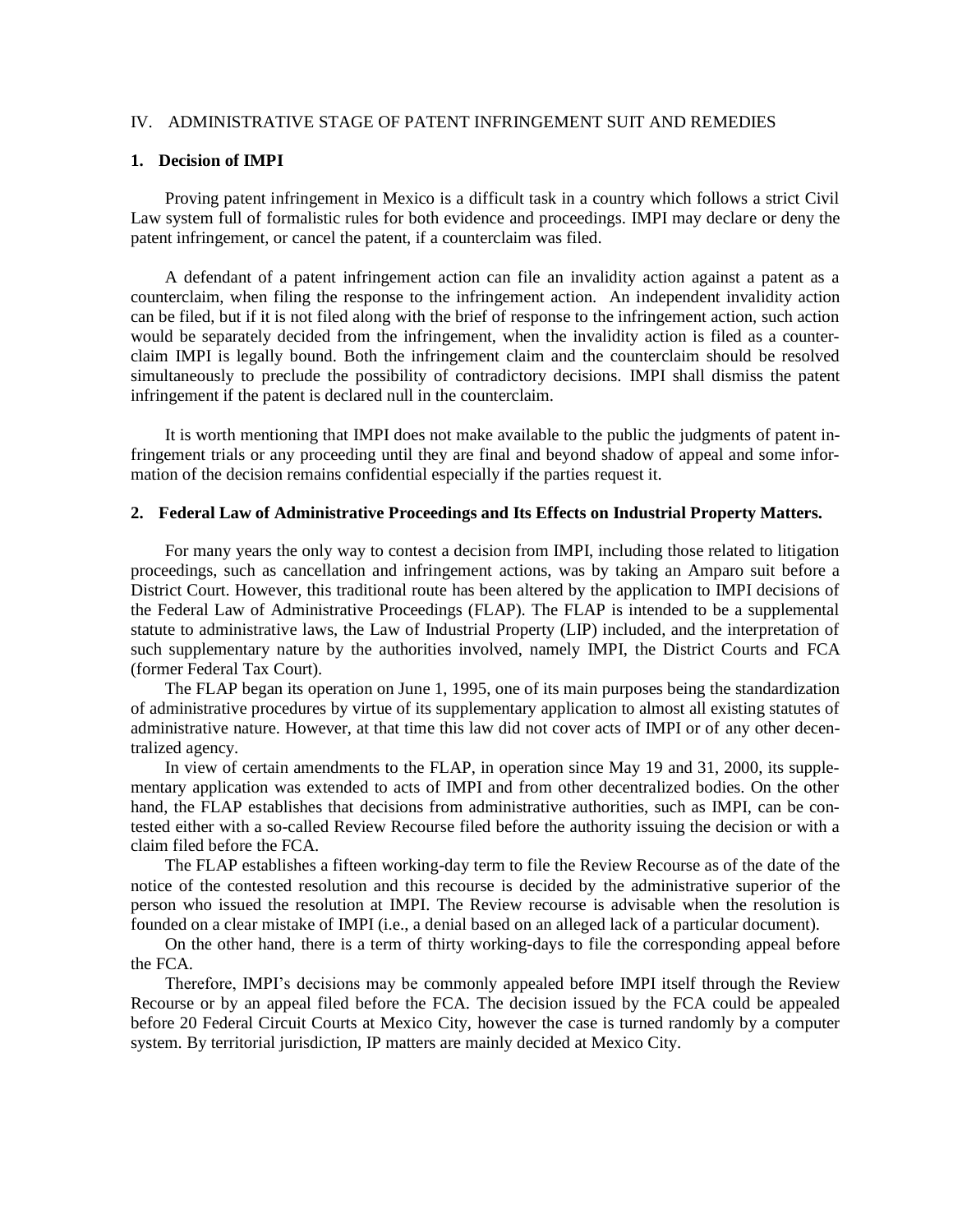### V. PRETRIAL REMEDIES

Amendments to the LIP, effective October 1, 1994, provided for the first time in the history of intellectual property litigation so-called provisional injunctions whereby the IMPI can take certain important measures against defendants which are listed in Article 199 bis.

If the plaintiff chooses to ask the IMPI for a provisional injunction, a bond will be fixed to warrant possible damages to the defendant. This injunction is to be petitioned in writing, and within a term of 20 days from its execution the plaintiff is required to file a formal written claim of infringement. Failure to do so will cause the plaintiff to lose the bond in favor of the defendant. This party has the right to place a counter-bond to stop the effects of the provisional injunction, which amount will have to be 40% higher than the amount of the bond posted by the plaintiff. The defendant has the right to allege whatever he may deem pertinent with respect to the provisional injunctions within a term of 10 days from the date of execution.

The provisional injunctions established in various sections on Article 199 bis are:

- (1) Order the recall or impede circulation of the merchandise that infringes upon the rights protected by the LIP.
- (2) Order that the following be withdrawn from circulation:
	- (a) The articles illegally manufactured or used;
	- (b) The articles, packaging, wrappings, stationery, advertising material, and other, similar items that infringe upon any of the rights protected by the LIP;
	- (c) The advertisements, signs, posters, stationery, and other, similar articles that infringe upon any of the rights protected by the LIP; and
	- (d) The utensils or instruments destined for or used in the manufacture, production, or obtainment of any of the concepts indicted in paragraphs (a), (b), and (c).
- (3) Immediately prohibit the marketing or use of the products with which any rights protected by the LIP are violated.
- (4) Order the attachment of the products, which will be conducted as provided in Articles 211 to 212 bis 2 of the LIP.
- (5) Order the alleged transgressor or third parties to suspend or cease all acts that constitute a violation of the provisions of this law.
- (6) Order a suspension of service or the closing of the establishment when the measures indicated in the preceding paragraphs are insufficient to prevent or avoid the violation of rights protected by the LIP.

If the product or service is in trade, the merchants or service providers will be required to refrain from selling the product or rendering the service as of the date of notification of the resolution.

The same obligation is imposed on the producers, manufacturers, importers, and their distributors, who will be responsible for immediately recalling the products that are found in trade.

The IMPI, to grant the so-called provisional injunctions, requires the petitioner to comply with the following:

- (1) Provide evidence showing that he is the holder of the right and proving any one of the following hypotheses:
	- (a) The existence of a violation of his right;
	- (b) That the violation of his right is imminent;
	- (c) The existence of the possibility of suffering an irreparable damage; and
	- (d) The existence of a grounded fear that the evidence may be destroyed, concealed, lost, or altered.
- (2) Post a bond in a sufficient amount to respond to harm and damages that may be caused to the person against whom the measure has been requested. (The main problem in this prong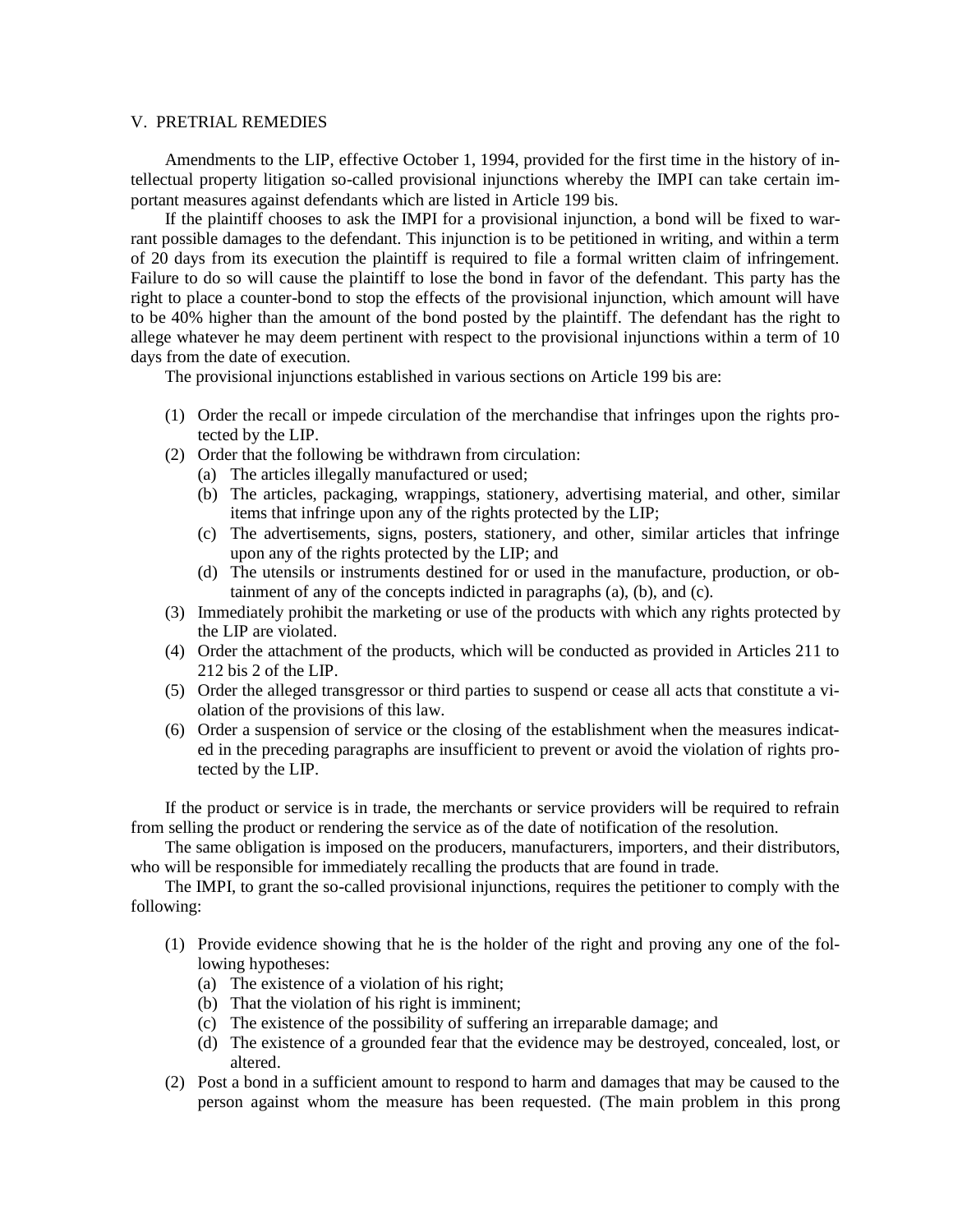would be that the law and the regulation are silent about the rules and parameters for IMPI to fix the amount of the bonds and eventual counter bonds to lift the preliminary injunctions.) (The full discretion of IMPI in this regard has caused certain inequities that also provoked the continuation of the infringing activity rather than discourage the infringer due to the contingency.)

(3) Provide necessary information to identify the products, services, or establishments with which or where the violation of industrial property rights is committed.

The IMPI will take into account the seriousness of the infringement and the nature of the requested measure to determine the amount of the bond.

The LIP also establishes in Articles 199 bis 3 and 199 bis 5 important provisions as follows:

Article 199 bis 3. The petitioner of the provisional measures referred to in Article 199 bis will be liable for payment of harm and damages caused to the person against whom the measures was taken, when:

- (1) The definitive and firm resolution regarding the substance of the controversy decrees that there was no violation or threat of a violation to the rights of the petitioner of the measure, and
- (2) A provisional measure has been requested and the claim or petition for an administrative declaration of infringement is not presented to the competent authorities or to the IMPI regarding the substance of the controversy within 20 days from the date the measure was executed.

The defendant has the right to place a counter bond to have the effects of the provisional injunction stopped, which amount will have to be 40% higher than the amount of the bond posted by the plaintiff.

Likewise, the defendant has the right to allege whatever he may deem pertinent with respect to the provisional injunctions within a term of 10 days from the day of the execution.

According to the Article 199 bis 5. the IMPI will decide in the final resolution of the procedure for an administrative declaration of infringement whether the preliminary injunctions that were adopted will remain firm or will be discharged, if they were not lifted before by a counter bond.

#### VI. PRETRIAL SETTLEMENT

There are no legal limitations with respect to a prior out-of-court settlement, and the parties can stipulate any clauses they wish, provided that the terms of the settlement are not contrary to legal provisions, custom, or proper commercial or moral usage. A settlement does not require any government approval or registration with the IMPI. However, if the settlement is reached while provisional injunctions are in effect or a patent infringement action has been filed at the IMPI or has reached the courts, the corresponding settlement agreement has to form part of the official records at the IMPI or in the courts.

### **1. Statute of Limitations for Patent Infringement Claim**

The LIP is silent on the matter of a statute of limitations. Thus, the patentee may bring a patent infringement action before IMPI at any time while the patent is in force. No laches defense is recognized by the LIP.

### VII. PATENT INFRINGEMENT SANCTIONS AND DAMAGES

Article 214 of the LIP establishes sanctions for acts that are considered as administrative infringements, patent infringements included, provides that such acts will be sanctioned as follows: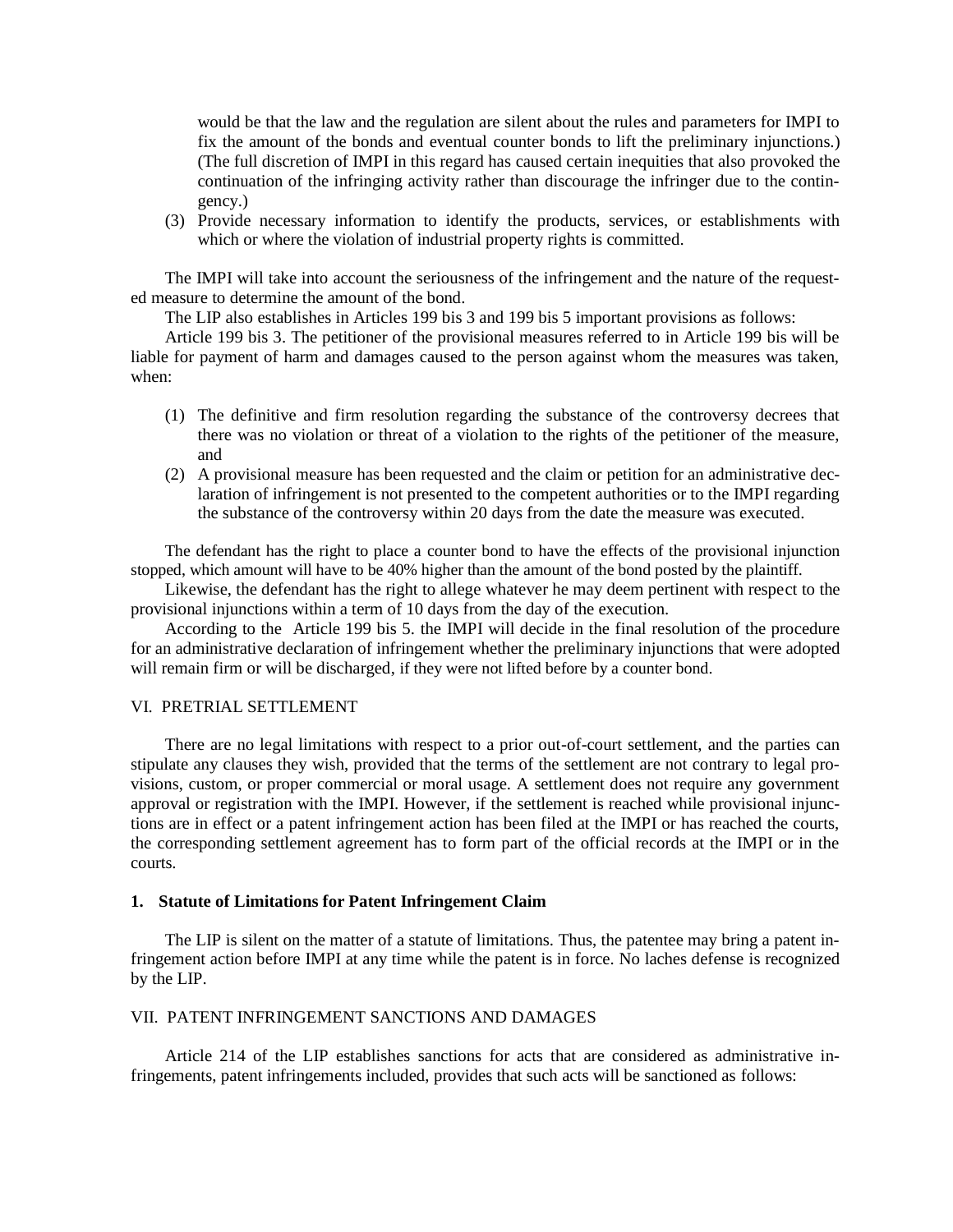- (1) A fine of up to 20,000 days of the minimum general wage prevailing in the federal district;
- (2) An additional fine of up to 500 times the minimum general wage prevailing in the federal district for each day during which the infringement subsists;
- (3) Temporary shutdown for a period of up to 90 days;
- (4) Final shutdown;
- (5) Administrative arrest for up to 36 hours.

In the event of a recurrence, the previously imposed fines will be doubled, but the amount thereof shall not be more than three times the maximum set forth in Article 214 of the LIP, depending on the case. IMPI usually only imposes fines as sanctions.

The sanctions established in the LIP will be applied in addition to the indemnification for harm and damages inflicted upon the affected party, in the terms of civil law and without detriment to the provisions of Article 221 bis, which provides: The repair of material damages or the indemnification of harm and damages resulting from a violation of the rights conferred by this law will never be lower than 40 percent of the sale price to the public of each product or the rendering of services that implies a violation of any one or more of the industrial property rights regulated by this law.

If the infringing party continues committing the infringement activities notwithstanding that a decision of the IMPI on the merits of the infringement claim became firm (i.e., beyond the shadow of an appeal), the re-offense is considered a crime and penal actions can be taken against the infringer. Such actions are taken by the Federal Prosecutor's office, which conducts a so-called preliminary investigation. If this criminal authority concludes that there is recidivism, then it turns the matter over to a criminal judge for trial. It is important to note that the Federal Prosecutor, before turning the matter over to a criminal judge for trial, must request the IMPI to issue a technical opinion on the merits of the administrative infringement case, which will not prejudge any criminal action.

For a patent infringement that is considered a crime, the penal sanction is from two to six years' imprisonment and a fine of 100 to 10,000 days of the minimum general wage prevailing in the federal district.

Independently of any criminal action taken, the party adversely affected by any of the criminal offenses to which the LIP refers may demand from the one or more infringers the repair of the caused harm and the payment of damages suffered by patentee as a result of said criminal offense.

Mexican law recognizes the existence of damages stemming from contract default and damages stemming from illicit acts or acts against good customs that injure a third party. In other words, there are damages caused by criminal offenses and civil damages (contractual or noncontractual) caused by illicit acts that are not considered criminal offenses.

Under Mexican doctrine and positive law, harm is understood as the loss or diminishment suffered by a person's equity from default on an obligation or as the result of an illicit act. Understood as damage is the impairment of legal gain that should have been obtained through the fulfillment of an obligation or if an illicit act had not been committed.

It is very important to consider that under Mexican doctrine harm and damage must be the immediate and direct result of a default of an obligation or of the commission of an illicit act.

## VIII. TRIAL PROCEEDINGS

#### **1. How to Bring Action**

The procedure related to a patent infringement in the IMPI was relatively simple; however, patent infringement actions are currently more sophisticated and preparation of a claim by a plaintiff may be complex. It is highly important to bear in mind that the plaintiff should file his claim together with all documents on which the action is based and which will be used as evidence.

When the IMPI admits a claim, it serves notice to the defendant, who must answer it within the short term of 10 days. The defendant, on filing his answer, must also present all documents on which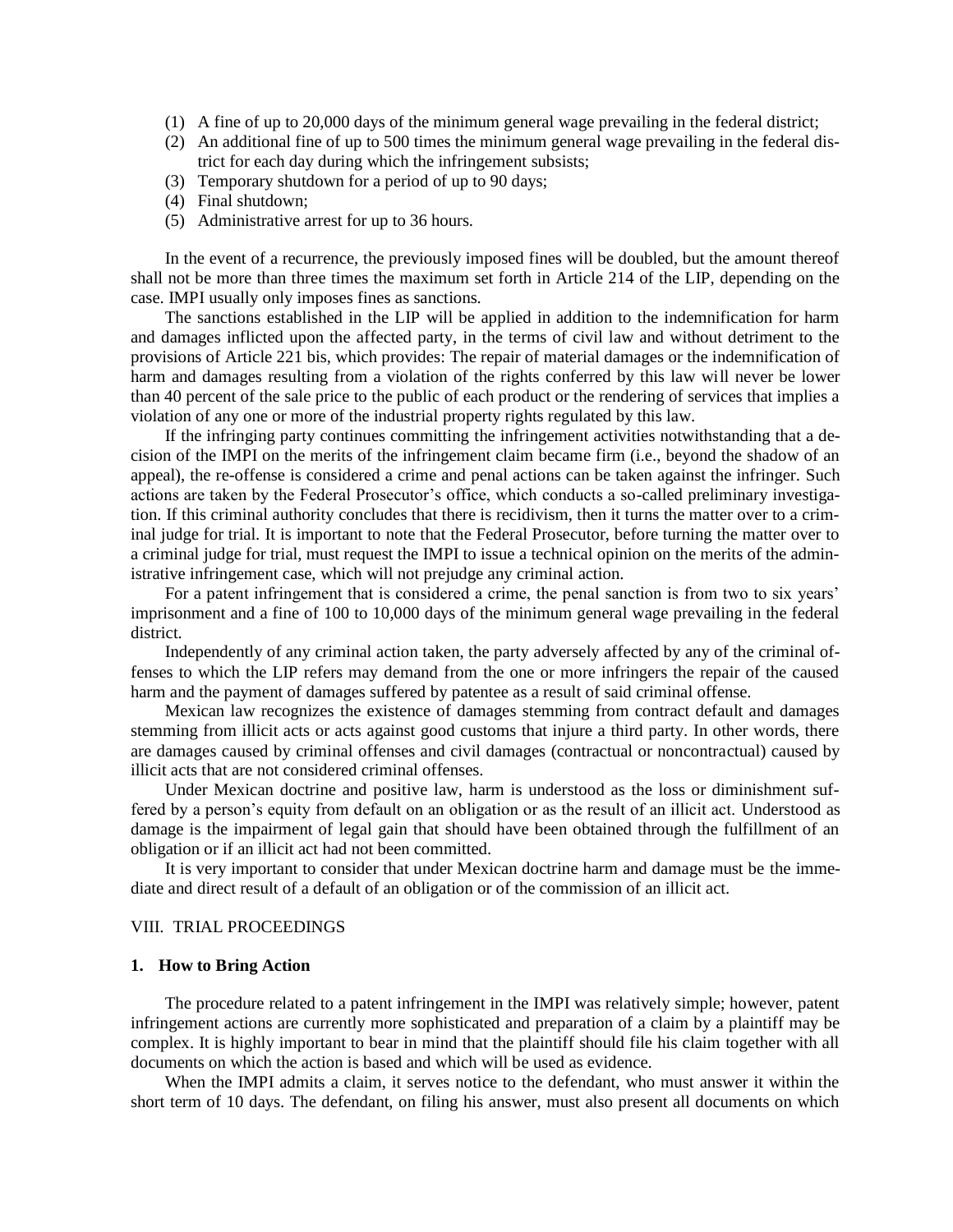his defense will be based.

Government Fees to commence a proceeding (patent infringement or invalidity) before IMPI are around US 73. The proceeding before IMPI usually lasts two years.

In a complaint against an infringer of patent rights, particular care should be given to two aspects: one is of form, that is, the power of attorney, and the other is of substance, that is, the arguments and evidence on the technical aspects that constitute patent infringement.

#### **2. Power of Attorney**

The power of attorney granted by the patentee to his attorney for the latter to file and handle a patent lawsuit should be carefully considered in order to preclude the possibility of a very customary defense in Mexico, an attack on the validity of this document.

The problem arises when the power of attorney is granted on behalf of a corporation, since a power of attorney granted by an individual need only be executed in the presence of two witnesses, legalization by the Mexican Consul, or by the Apostille being dispensed with the express provision of the law (Article 181 of the LIP). In contrast, in the case of powers of attorney granted on behalf of corporations, the LIP has set certain standards allowing this document to be granted in accordance with the applicable law of the land where it is granted or in accordance with international treaties. Nevertheless, it still requires proof of legal and present existence of the corporation; proof of the domicile of the corporation; proof that the power of attorney is granted to carry out acts within the scope of the corporation; proof that the officer of the corporation signing the document was duly empowered to do so; and proof that said officer was in turn empowered by a legally appointed board of directors or by the stockholders meeting or by virtue of the law. These requirements may form part of the power of attorney itself or of a separate notarial certificate attesting to said corporate points, which should be notarized and thereafter legalized by the Mexican Consul or authenticated with the Apostille, together with the power of attorney itself.

For certain countries of the Americas, the Protocol on the Uniformity of the Legal Regime of Powers of Attorney aims to standardize and reduce requirements. Certain countries of the Americas adhere to this protocol, and the power of attorney forms used by Mexican specialist attorneys conform to the protocol. Careful processing of such forms is essential.

### **3. Technical Arguments**

Of equal, if not greater, importance is how to address the patent infringement from a strictly technical point of view in the complaint filed with the IMPI.

Prior to litigation, the patent counsel should make a comparative study between the allegedly infringing elements and the scope of the patent's claims. This study and the conclusions supporting the infringement should form a part of the complaint brief, that is, in the part where the facts are narrated.

The IMPI can base its decision only on what the plaintiff and the defendant allege; there would be a violation of individual rights if the IMPI were to decide the case on the basis of facts not included in the briefs by either the plaintiff or the defendant.

Infringement actions require proof from experts even though the corresponding Technical Center of IMPI may render a technical report as an expert in patent matters. Expert evidence should be offered in the complaint, indicating the points on which the expert will deliver his opinion.

Proving patent infringement in Mexico is a difficult task in a country that follows a strict civil law system of formalistic rules for both evidence and proceedings.

It is worth mentioning that recently a Circuit Court ruled on behalf of a pharmaceutical company considering that the peripheral interpretation method on which the claims are structured as the essential element and basic reference of the patent system is now the applicable standard to Mexico.

The Circuit Court considered the above due to two reasons: the first one, because according to the Mexican rules and regulations, the intention of the legislator to grant the claim with a fundamental role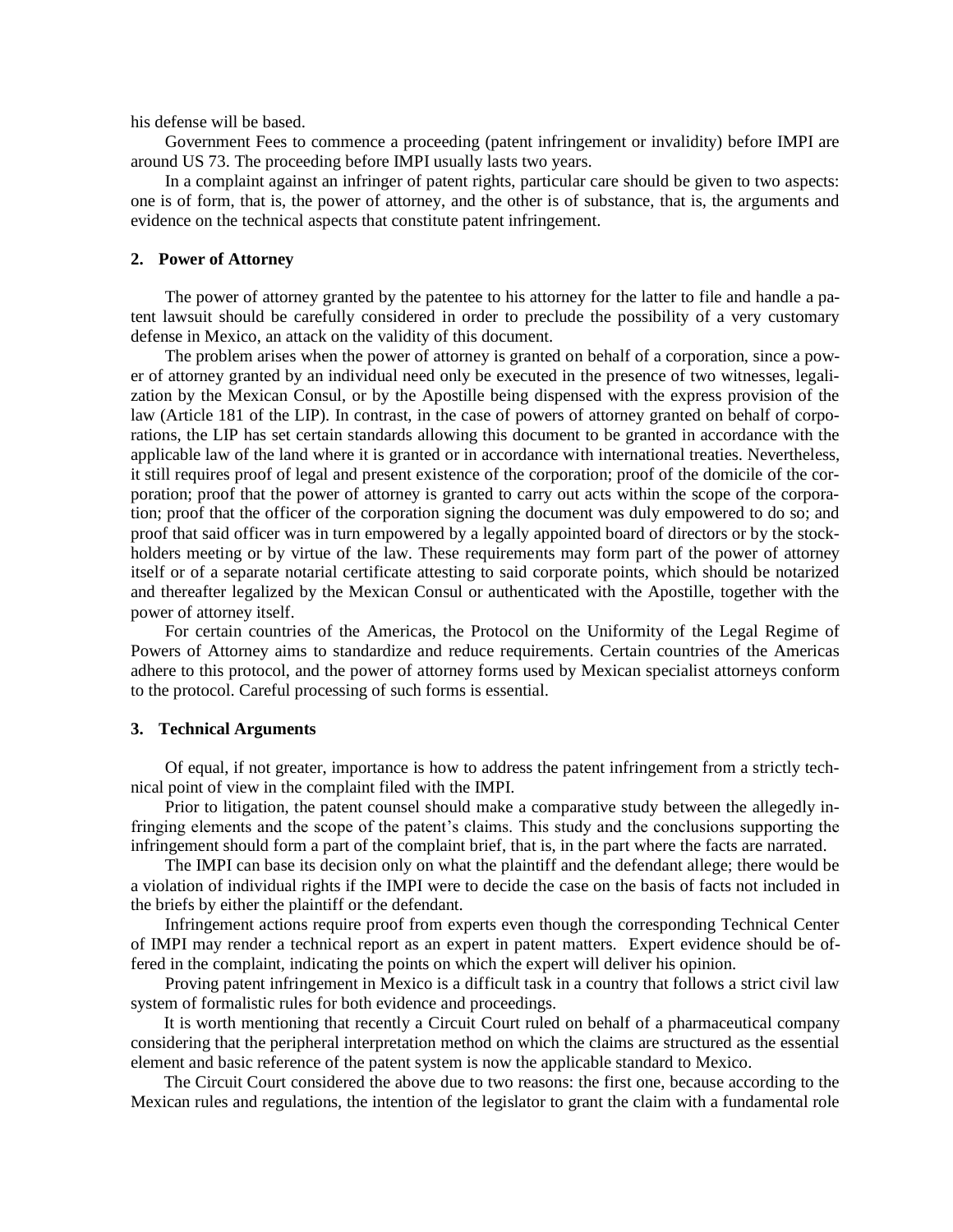in the definition of the subject matter of the patent is very clear and, the second one, since this rule allows that the State protects in more extent the industrial property and to prevent actions affecting such exclusivity or that constitute unlawful competence and, if applicable, eradicate this practice by means of the imposition of the corresponding sanctions.

Therefore, the level of a possible infringing action shall be decreed based on the identification with the scope of protection of the claims that shall determine the existence of an eventual infringement due to identity or equivalence.

Such method of interpretation represents the contribution by the US court precedents to render flexible the rigidity of the words used in the drafting of the claims and the scope and affectation of their content to the reality of the specific case.

### IX. POST-TRIAL CONSIDERATIONS

#### **1. Enforcement of Decision**

It is important to keep in mind that patent infringement is considered under the LIP as an administrative violation of the law. The proceedings in the IMPI will conclude with a decision that, if favorable, will impose administrative sanctions on the defendant ranging from fines of up to approximately US \$60,000 to temporary or definite closure of the infringing business and even administrative arrest for 36 hours. The IMPI usually imposes fines. However, if the defendant continues committing the infringement, the fines will be double the amount mentioned before, and if the illicit conduct continues notwithstanding that a decision of the IMPI on the merits of the administrative infringement claim became firm (i.e., beyond shadow of appeal), it is then considered a crime, so penal actions can be taken against the defendant.

#### **2. Settlement of Case**

A patent litigation can be concluded by a settlement between the parties that can take place at any time during the proceedings at the IMPI or even during the proceedings in the Federal Courts. The terms of the settlement are limited only by the will of the parties, and payment of damages can be included. A settlement agreement can be enforced in the courts to obtain performance or to resolve any controversy arising out of its interpretation. It is also possible to use arbitration as a mechanism for resolving a controversy over a patent infringement if the parties involved agree to do so.

# **3. Effect of Decision on Other Countries and on Third Parties**

The final decision of the IMPI in a patent infringement case can only have effects in the Mexican Republic.

# **4. Recovering Damages Under Bonds in Industrial Property Infringement Cases in Mexico**

The LIP establishes that a petitioner of preliminary injunctions will be responsible for payment of possible damages caused to the party against which said injunctions will be implemented, thus the petitioner is requested to post a bond. Defendant is allowed, however, to post a counter bond to release the preliminary injunctions.

In compliance with Article 199 Bis 4 of LIP, the Mexican Institute of Industrial Property will place the bond or counter bond at the disposal of the party that won the litigation when the decision of IMPI becomes final, that is, beyond shadow of appeal.

Article 221 Bis establishes that the award to plaintiff in infringement cases cannot be less than 40% of the sale price to the public of each infringing product or service. This legal provision literally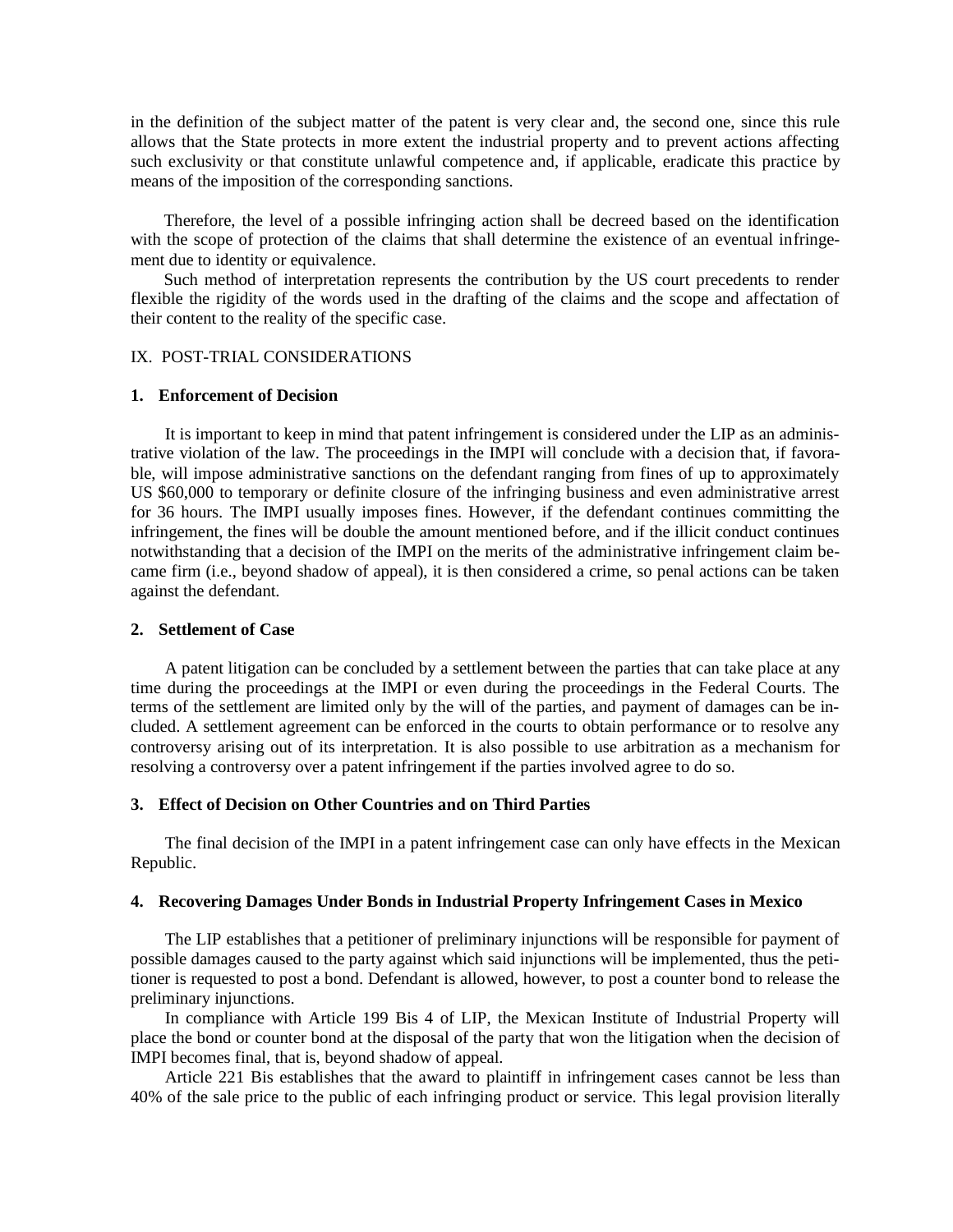applies to plaintiff only. However, defendant who obtained a favorable decision can sustain that this legal provision may apply also to defendants by analogy. This last possibility has not been tested at courts yet.

To recover damages posted under a bond, the first following legal proceedings are available: (a) Petition before Bonding Company; (b) Claim before National Commission for the Protection and Defense of Financial Services Users (through a settlement agreement or arbitration); and (c) claim before Civil Courts. In any event, to recover damages under bonds, petitioner plaintiff must show and prove actual damages. In general, the decisions issued in patent litigation cases do not state the amount of damages accrued on behalf of the wining party. Thus, it is advisable to prove and determine this amount through the Civil Courts.

# X. DEFENDING A PATENT INFRINGEMENT SUIT

# **1. No Infringement**

This defense is based on the argument that the alleged infringing conduct does not constitute infringement because the due interpretation of the claims does not read on the allegedly infringing product or process.

### **2. Challenging the Validity of Patents**

Under the LIP, patents are valid until the contrary is proven. Article 78 of the LIP establishes a series of grounds upon which a patent can be invalidated.

One of the most common defenses in patent litigation in Mexico is to attack the validity of the patent allegedly infringed. However, since the patent exists, an administrative resolution is required to declare its annulment. This defense must be alleged when answering the plaintiff's claim, but by means of a counterclaim. The IMPI will give notification of the counterclaim to the party who filed the original complaint. Both the infringement claim and the counterclaim should be resolved simultaneously to preclude the possibility of contradictory resolutions. The grounds for invalidating a patent as established in Article 78 of the LIP are the following:

- (1) When it was granted in contravention of the provisions on requirements and conditions for the grant of patents or registrations of utility models and industrial designs. Considered as requirements and conditions for the grant of patents and registrations are those established in Article 16, 19, 27, 31 and 47 of the LIP.
- (2) When it was granted in contravention of the provisions of the law in effect at the time when the patent or registration was granted.

The nullity action based on this section may not be based on a challenge of the legal representation of the applicant when prosecuting and obtaining a patent or a registration.

- (3) When the application is abandoned during its prosecution.
- (4) When the grant is defective because of error or serious oversight, or when it is granted to someone not entitled to obtain it.

The nullity action mentioned under (1) and (2) may be taken at any time; the action under (3) and (4) may be taken within five years, counted from the date on which the publication of the patent or registration in the Gazette becomes effective.

When the nullity affects only one or some claims, or a part of a claim, the nullity will be declared only with respect to the affected claim or the part of the claims affected. The nullity may be declared by way of a limitation or precision of the respective claim and the cancellation of the claims has retroactive effects as to the filing date, according to Article 79 of the LIP.

Article 16 provides that inventions are patentable when they are novel, are the result of an in-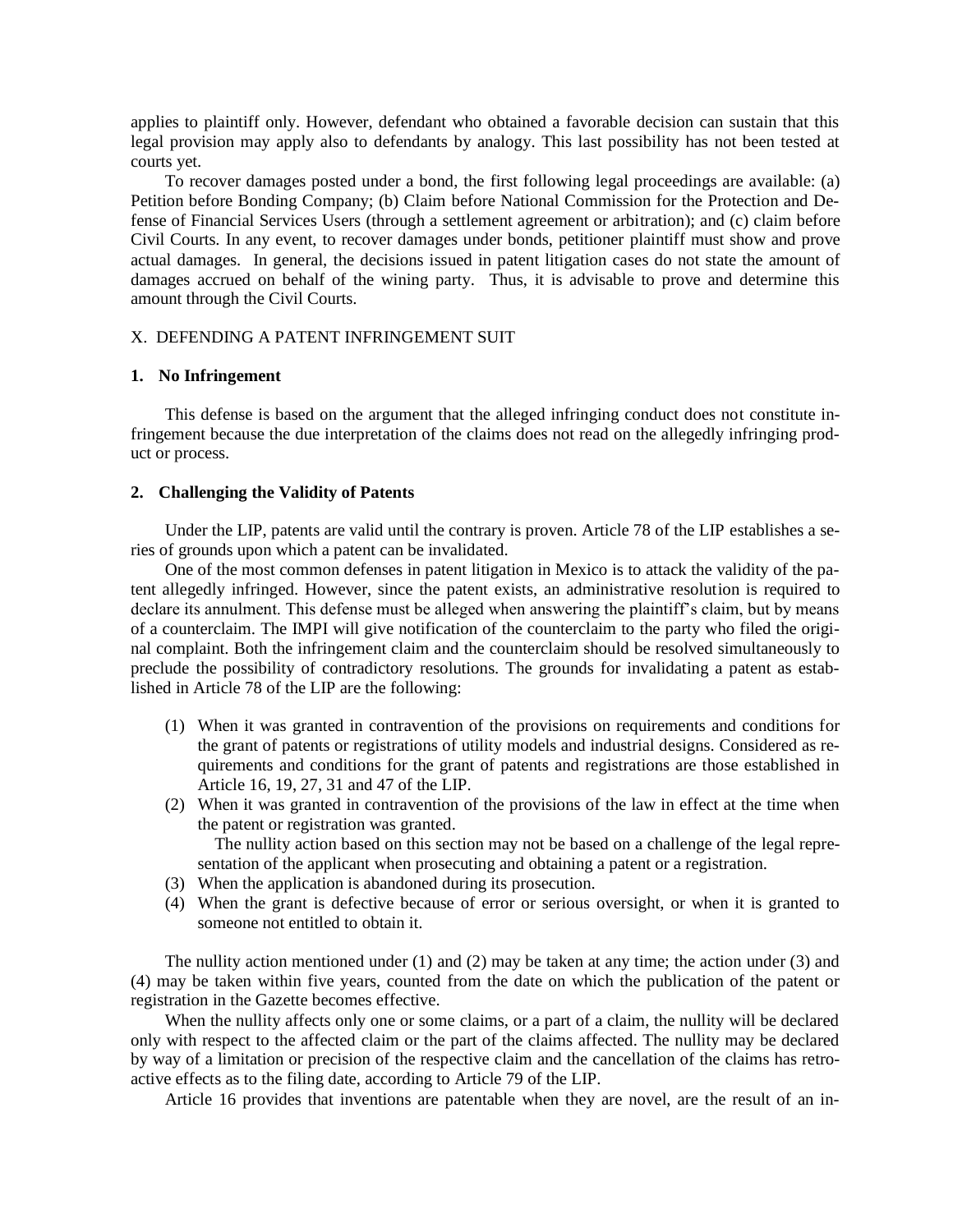ventive activity, and have an industrial application, excepting:

- (1) Processes which are essentially biological for the production, reproduction, and propagation of plants and animals;
- (2) Biological and genetic material as found in nature;
- (3) Animal breeds;
- (4) The human body and the living parts that compose it; and
- (5) Plant varieties.

Article 19 establishes the subject matter that cannot be considered as an invention, these being the following:

- (1) Theoretical or scientific principles;
- (2) Discoveries consisting of making known or disclosing something that already existed in nature, even if previously unknown to man;
- (3) The schemes, plans, rules, and methods for carrying out mental acts, games, or businesses and the mathematical methods;
- (4) Computer software;
- (5) Forms of presentation of information;
- (6) Aesthetic creations and artistic or literary works;
- (7) The methods of surgical or therapeutic treatment or diagnosis applicable to the human body and those relating to animals; and
- (8) The juxtaposition of known inventions or mixtures of known products and their variation of use, form, dimensions, or materials, unless they actually are combined or merged in such manner as not to be able to operate separately or that the qualities or characteristic functions thereof are modified to obtain an industrial result or use not openly apparent to a person versed in the subject matter.

Article 27 provides that utility models will be registerable provided that they are novel and have an industrial application.

Article 31 establishes that industrial designs will be registerable provided that they are novel (originality standards) and have an industrial application.

Article 47 relates to the specification and claims in a patent application requiring:

(1) A description of the invention, which shall be sufficiently clear and complete to allow it to be fully understood and, in such case, to guide its implementation by someone having medium skills and knowledge in that field. It shall also include the best method known by the applicant to put the invention into practice, when it is not clear from the description of the invention.

In the case of biological material in which the description of the invention cannot be set forth in detail in itself, the application must be supplemented by a proof of deposit of said material at an institution recognized by the IMPI, pursuant to the provisions of the regulations of this law.

- (2) The claims can be one or more, which shall be clear and concise and may not be broader than the contents of the description.
- (3) An abstract of the invention, which will be used solely for the publication and as an element of technical information.

# **3. Rights of Prior Use and Other Limitations to Rights Conferred by a Patent**

An effective defense can be based on the fact that the defendant was already using the same in-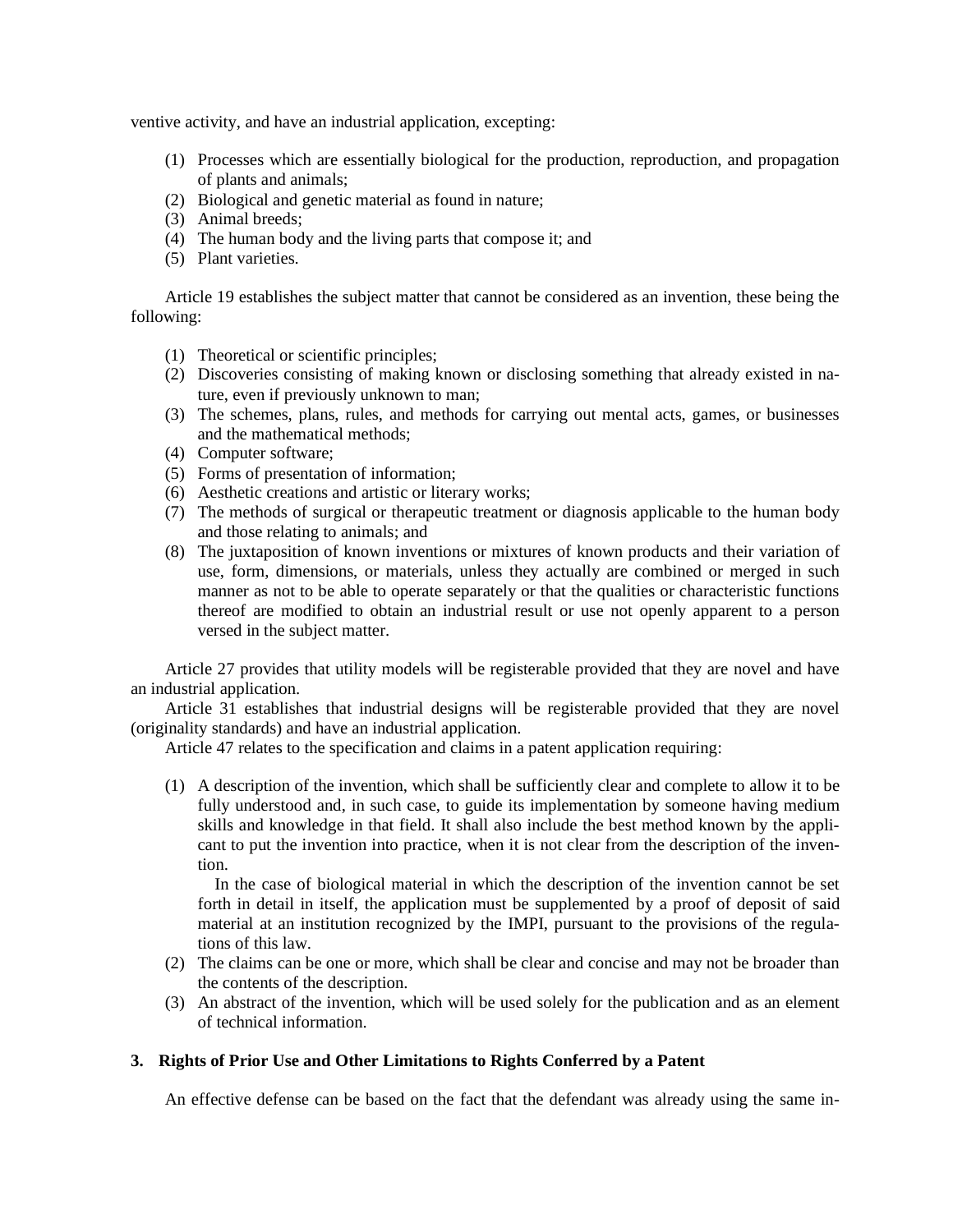vention covered by the allegedly infringed patent, or a substantially similar invention, prior to the filing date of the corresponding patent application in Mexico. In this respect, Article 22 of the LIP establishes that the rights conferred by a patent will have no effect with respect to anyone who, prior to the date of filing the application in Mexico or the validly claimed priority, manufactures the product or uses the process covered by the patent or takes the necessary steps to carry out such manufacture or use. It is clear then that this hypothesis also offers defense possibilities in a patent infringement suit.

From the technical standpoint, the appropriate defense would be to destroy with technical elements a claim by the plaintiff that the defendant's product or process constitutes a patent infringement by virtue of its similarity to what the plaintiff has a right to under the claims of his patent.

A limitation of patent rights is provided in Article 22 of the LIP, establishing that a patent will not have any legal effects (Section II) against anyone who trades with, acquires, or uses the patented product, or the product obtained by the patented process, after such product has been legally introduced into trade. It has been interpreted by Mexican scholars that this limitation to patent rights does not mean that importation into Mexico of so-called "gray goods," consisting of products patented in Mexico or obtained through a patented process in Mexico, is permitted under Mexican law. The importation of this type of product, to be considered licit, must have been done by the patentee or his licensee.

# XI. PATENT LITIGATION AND ISSUES RELATED TO PHARMACEUTICAL PATENTS

### **1. Public Tenders**

Several pharmaceutical companies in Mexico had faced an unpleasant situation in public tender proceedings, due to a lack of respect by Health Authorities of patent rights.

The Mexican Institute of Social Security (IMSS) and the Institute of Social Security and Services for Government Workers (ISSSTE) are the main purchasers of pharmaceutical products in Mexico. These two Mexican health authorities have faced an extremely bad financial situation during the previous ten years, up to the point that they have mentioned to the media that they are very close to bankruptcy, which is an alarming situation especially because these two entities are in charge of providing social security, health services and medicines to private and government workers in Mexico.

We strongly believe that this pessimistic scenario on the financial situation of ISSSTE and IMSS has caused that these entities seek the acquisition of medicines at the lowest price available, and they are finding cheap pharmaceutical products in generics and even in pharmaceutical products that infringe patent rights.

The law that regulates public tenders before IMSS and ISSSTE is the Federal Acquisitions Law, which in its Article 41 Section I, established that regarding the acquisition of patented products, the public contract (agreement for acquisition) should be directly awarded to the holder of the rights derived from the patent.

Notwithstanding the above, in order to acquire said cheap pharmaceutical products, the Health Authorities have been implemented certain unlawful strategies, which have been affecting the patent rights of pharmaceutical companies. The legal actions that these companies have taken to prevent said strategies have caused the Health Authorities to come up with new excuses in order to bypass patent rights, as is briefly exposed in the following historical summary:

- a) When this issue began taking place, and the holder of the rights derived from a patent attempted to enforce Article 41 Section I of the Federal Acquisitions Law in a public tender, ISSSTE and IMSS in a very insufficient manner justified their awards on behalf of third parties, different from the owner of patent rights, under the consideration that they did not have jurisdiction nor the capacity to study and decide over industrial property matters, specifically regarding the scope of rights derived from a granted patent.
- b) Thereafter, the health authorities misinterpreted the wording of Article 41 section I of the Federal Acquisitions Law, considering that it provides an unrestricted discretion to decide on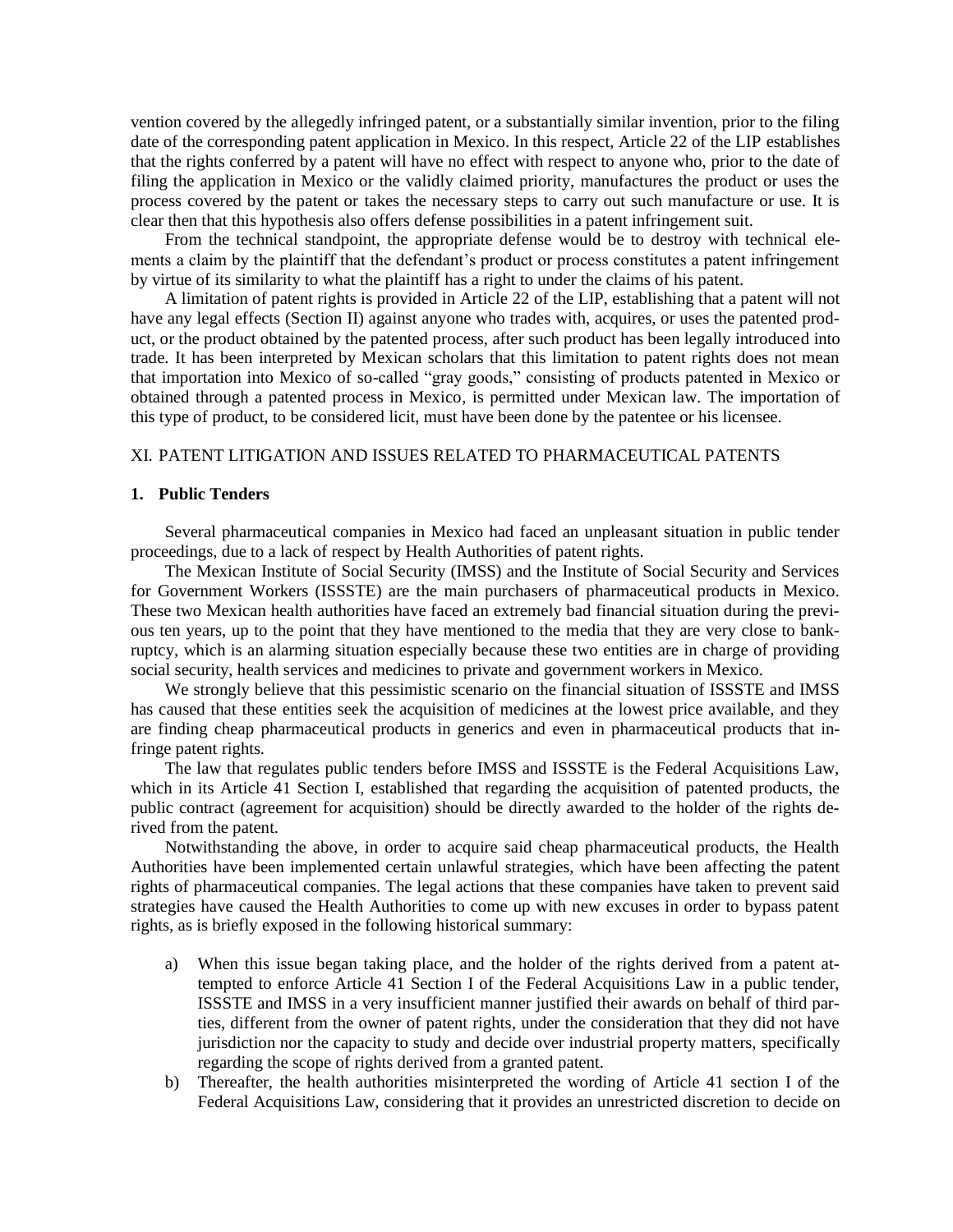public tender processes at will, based on the results of the tender award supply contracts. In these cases Olivares & Cia fashioned in arguing that the word "*may*" in Article 41 (as in "*the authorities may hire acquisitions and services without a public tender procedure*") did not afford the authority an unrestricted power to overlook patent rights. Our firm had challenged this unfortunate interpretation by mentioning, inter alia, that Article 28 of the Federal Constitution grants a patentee the privilege of exclusive working of patented inventions. In addition, the LIP clearly confirms said exclusive right. The term "may" in the Federal Acquisitions Law generated a conflict with both our Constitution and our patent law, undermining the exclusive privilege of working a patent. This reasoning gave basis for an argument directed to the unconstitutional interpretation conducted by IMSS and ISSSTE of Article 41 Section I of the Public Acquisitions Law.

- c) When Olivares & Cia firm challenged said Authorities' misinterpretations of the law, they came up with a new justification to their acts, based on certain provisions of international treaties, such as NAFTA and the Free Trade Agreement with the European Community. In short, the Authorities disqualified patented pharmaceutical products coming from abroad due to a wrongful interpretation of said international treaties, which establish a grace period for certain products to be benefited from said free trade treaties. However, said limitations only apply to non-patented products and not for products covered by patents in force. Therefore, the exclusive rights derived from the patents should not be disregarded by a vague interpretation of the international treaties as wrongly decided by ISSSTE and IMSS.
- d) Once the Linkage System was in force as of September 20, 2003, and the first edition of the Linkage Gazette was published back on November 17, 2003, including more than seventy patents that cover active ingredients only, IMSS and ISSSTE disregarded in public tenders any patent that was not published in said Gazette. The main problem with this Gazette was that the publication was incomplete, since the IMPI did not include any patent that was under litigation, or that had been subject to a correction or extension in its life term. Due to this, we had to request IMPI to issue official communications regarding specific patents, to be filed at public tender proceedings, stating among other issues, that certain patents not published in the first edition of the Extraordinary Gazette also cover active ingredients and they were subject to be published in the second or next edition.
- e) Other excuse by IMSS and ISSSTE was that the titleholder or the licensee of the patent is not the same person that usually participates in public tenders; under this ridiculous argument the authorities were again disregarding patent rights. Olivares suggested to his clients that in the tender processes, they should file the patent letter, the recordation of the corresponding license and the distribution agreement with the company that usually participates in public tenders.

From everything mentioned above, it is easily discernable that there are several obstacles to overcome when enforcing patent rights of pharmaceutical products, thus we have shaped certain lines of legal and practical actions to pursue said enforcement, such as the following:

- (1) Take up strong lobbying efforts before IMPI and if necessary, take the legal actions available to obtain the publication of all patents granted to allopathic medicines in the Linkage Gazette.
- (2) As we mentioned below, contest the lack of publication in the Linkage Gazette. In this regard we suggest the filing of a constitutional action, so called Amparo suit, contesting the lack of publication of patents.
- (3) Contest the awards to third parties through the legal remedies provided by the Federal Acquisitions Law on behalf of the participant on the public tender. The applicable law for public acquisitions establishes an administrative remedy to contest unlawful awards.
- (4) When suitable, awards can be challenged through the Amparo suit, which is a constitu-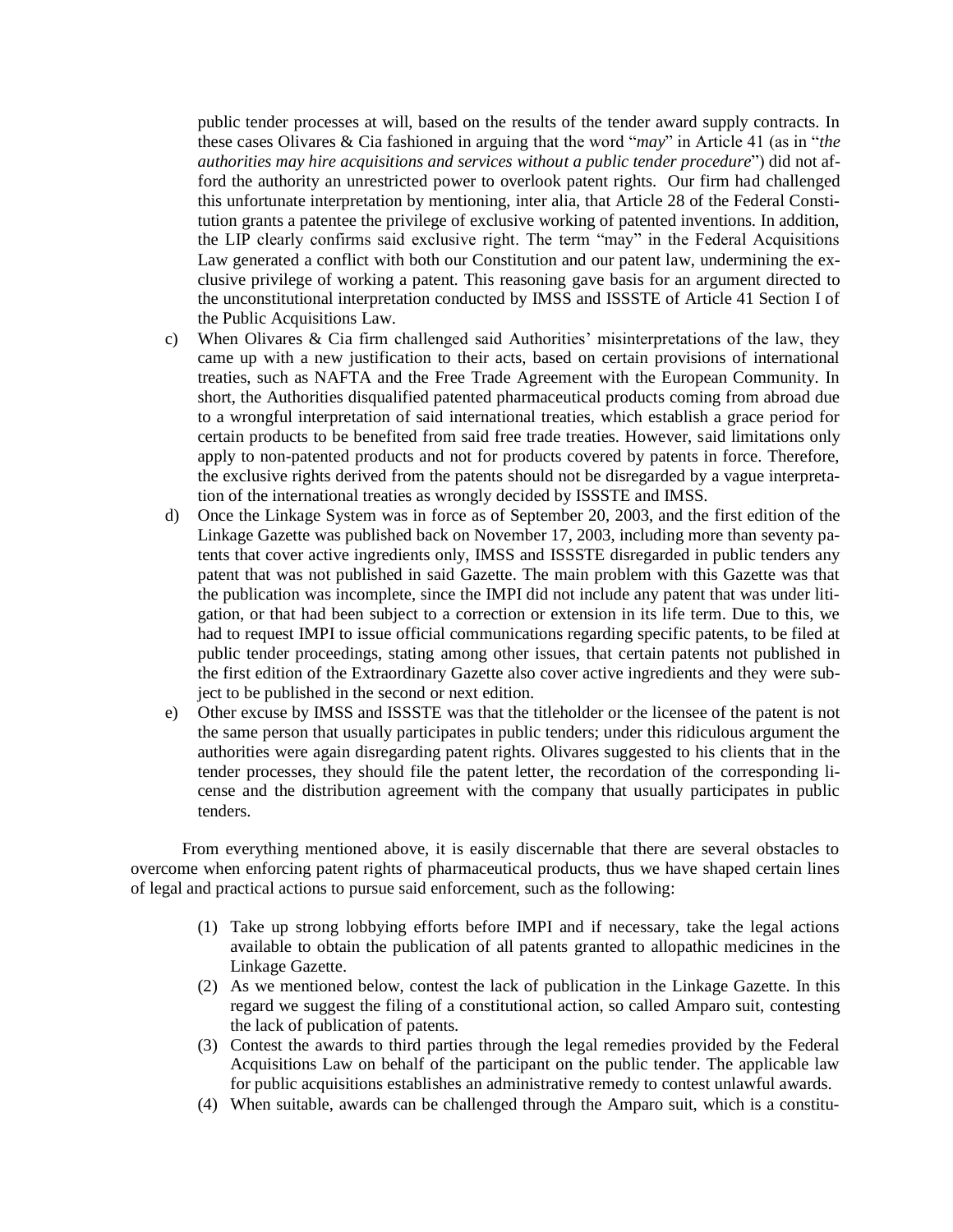tional action that can be brought by the titleholder of the patent in parallel to the legal remedy mentioned in section "3" above. An Amparo is a rather unique legal remedy under Mexican law, governed by a specific law, the Amparo law. It is a legal remedy available to individuals and private corporations whereby acts of authorities, whether Federal or Local, can be contested. An Amparo suit contesting acts of administrative authorities are to be filed at Federal District Courts and their decisions can be appealed before the Federal Circuit Courts.

- i. In accordance with the Amparo law the parties to the proceedings of the corresponding suit are: appellant (the party filing the Amparo suit), the authority and/or authorities (those that issue the contested decision) and the so-called Third Party (the party that may be affected by the decision on an Amparo); there are Amparos where no Third Party exists.
- ii. An Amparo always contests a decision of an authority that in the opinion of the party taking this legal remedy violated its Constitutional Rights. Such act (decision) of authority is called in Spanish "*Acto Reclamado*."
- iii. Appellant seeks with this legal remedy to obtain a decision whereby the Federal Judge orders the authority to restore the appellant in the constitutional rights that were violated.
- iv. A Federal Judge can decide an Amparo suit on its merits or dismiss it. When the decision is favorable the appellant is restored in its constitutional rights that were violated by the act of the authority. If the decision is unfavorable to appellant then the contested act of authority prevails and remains untouched. Finally, the Amparo law establishes causes for dismissing an Amparo, among them being the following, of interest for the case that will be considered in subsequent paragraphs:
	- a. when the contested act of authority does not harm the legal interest of appellant.
	- b. when the contested act of authority has ceased in its effects.
	- c. when the Amparo suit was extemporaneously filed with the Federal Courts. For Amparo suits contesting certain acts of authority, a non-extendible term of fifteen working days is established in the Amparo law as the term within which to file an Amparo suit. Usually, this term is counted as of the day following the date on which appellant became aware of the act of authority harming its constitutional rights.
- (5) Detect and challenge the validity of marketing authorizations (*registros sanitarios*) granted to third parties for patent infringing products. As mentioned below, Olivares & Cia fashioned an innovative legal action against these types of illegal marketing authorizations before the FCTA.
- (6) File patent infringement actions before IMPI against the participants in public tenders with infringing products. The LIP establishes preliminary injunctions to stop the manufacture and commercialization of the infringing product.
- (7) Conduct strong lobbying before IMSS and ISSSTE in order to educate them about the relevance of patent rights.

Furthermore, the Federal Acquisitions Law was amendment on May 28, 2009.

Article 31, section XXV of this law was amended to state that public entities cannot be held responsible for patent infringements.

Likewise, Article 41, Section I, was amended to establish that government entities can only acquire patented products directly when there is no "substitutes or alternatives" for the patented product.

Legally speaking, these provisions allow authorities perform a narrow interpretation. There is no official certification of non infringement patent.

We consider the provisions in mention are unconstitutional. The first one, as prior to the amendments, titleholders or licensees had the right to file infringement actions and request preliminary in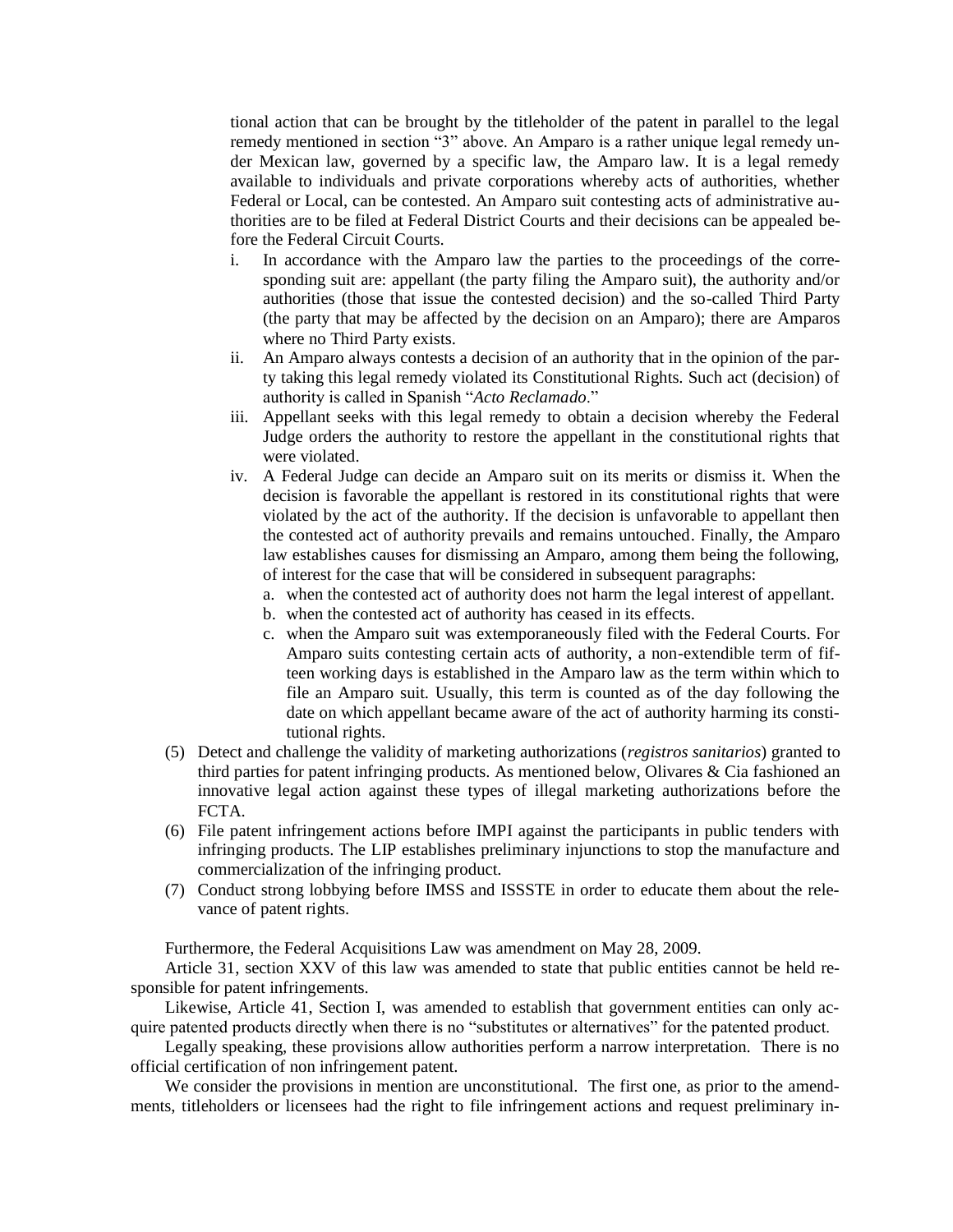junctions against the government agencies which acquire, store, distribute and supply patent infringing products.

The second one can be considered unconstitutional based on the following:

- Before the amendments, titleholders and licensees had the prerogative to be awarded directly and no public bid was required, with the wording of the Article now in force, prior to a direct award, it is required to look for "substitute" and "alternative" products.

- The wording of the new law provides prerogatives to the "*substitute*" and "*alternative*" products over patented products.

- Article violates Constitutional provisions of due process of law as the amendment is arbitrary when using the terms "*substitute or alternative*" "*technically reasonable products*" which are not defined.

### **2. Linkage System**

On September 19, 2003, an amendment to the Regulations of the Health Law as well as to the Regulations of the Law on Industrial Property was enacted. The purpose of the amendment was to establish coordination rules between the Ministry of Health and the Mexican Institute of Industrial Property, in connection with the granting of pharmaceutical product registrations for marketing authorizations. The rationale behind linking these two agencies was to prevent the grant of marketing authorizations that violated exclusive rights.

On 13th January 2010 the Supreme Court issued a groundbreaking decision on the interpretation of the Linkage Regulation, which has been in force for six years. The decision focused on whether the linkage system is limited to compound patents or whether it extends to product patents that cover pharmaceutical formulations. The Supreme Court ruled that formulation patents should be listed in the Linkage Gazette, as only process patents are excluded from the regulation.

**Amendment to the Health Regulation.—**The reform dictates that applicants for marketing authorizations for allopathic medicines shall have the obligation to indicate if they own a patent or have a license on said product.

However, please note that the applicant for a marketing authorization has the obligation to declare under oath if they are patent owners or licensees when said patent is listed in the Linkage Gazette, so that they cannot be accused of misleading the authority, or hiding information.

In the event that applicants do not have a patent or a license, they will be required to declare under oath that the product is in compliance with the patent laws, since before granting marketing authorizations to third parties other than the title holder, COFEPRIS must also check the listed patents, first by compound and then by the list of patented products issued by IMPI in the Linkage Gazette, which is organised according to the active ingredient's generic name. COFEPRIS must also establish the possibility of requesting additional information from the applicant.

In that case, Health Authorities shall request technical assistance from the Mexican Institute of Industrial Property (IMPI), so that within a term of ten working days, this latter performs a patent clearance. If COFEPRIS requests technical assistance, IMPI then has 10 days in which to produce an opinion on the scope of the patent and whether the product for which market authorization is sought falls within.

If the search reveals that the product subject to the registration falls within the scope of any patent, the Ministry of Health shall give applicant a chance to show that it has a right to make and sell that product. In the absence of convincing evidence, the application shall be dismissed.

A generic company shall be entitled to apply for a marketing authorization for a patented medicine listed in the Linkage Gazette without having any rights to it, if the application is filed within three years for chemical products and eight years for biotechnological product before the corresponding patent expires. This provision, supported on the *"Roche Bolar Exception,"* would allow the applicant to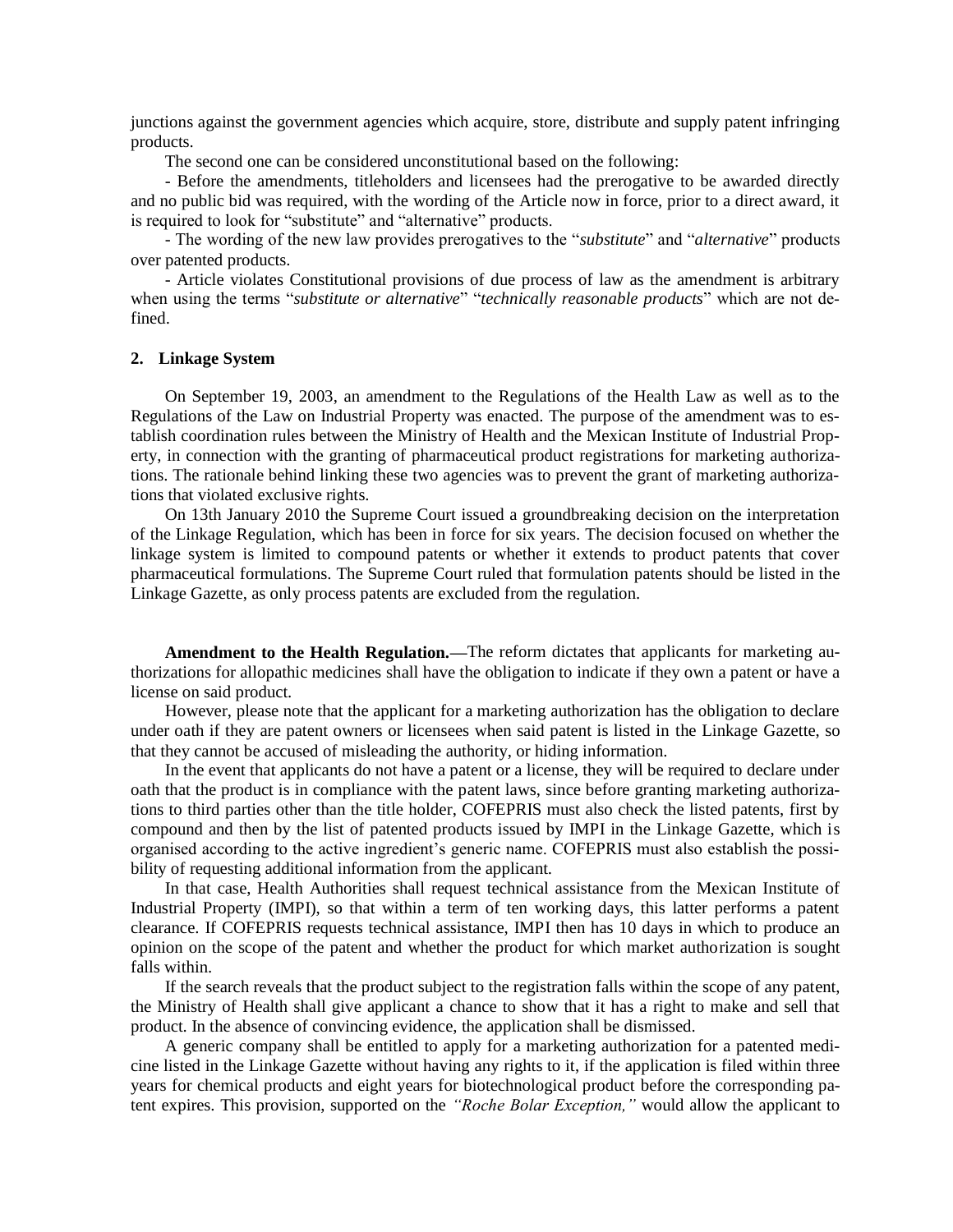start safety and efficacy tests, interchangeability test, and experiments, in order to be ready to enter the market as soon as the patent has expired.

**Amendment to the Industrial Property Regulation.—**Such amendment imposes on the Mexican Institute of Industrial Property (IMPI) an obligation to publish a special Linkage Gazette listing those patents relating to allopathic drugs, and their correspondence to a non-proprietary name (INN). The Linkage Gazette includes products that are the subject of industrial property rights according to their active ingredients and chemical names.

Patents covering manufacturing and formulation processes are expressly excluded from this gazette.

Under the regulation, IMPI must publish and update the Linkage Gazette every six months, listing those patents in force that cover allopathic medicines and containing the following information for each patent:

- The medicament's generic name.
- A description of the medicament.
- The medicament's chemical name.
- The patent number.
- The patent's expiration date.
- The annuities paid.
- The patent owner.
- The main claims.
- Any general comments.

Products are listed in alphabetical order according to their generic name.

Authorities involved in the Linkage System include the following:

**Mexican Institute of Industrial Property (IMPI).—**This is the authority in charge of publishing the Linkage Gazette, which will contain patents in force that cover allopathic medicines.

**Health Authority.—** Is the authority in charge of granting marketing authorizations, which is the document that allows a person or entity to commercialize a pharmaceutical product.

The Health Authority is also bound to observe the Linkage Gazette, in order to prevent the granting of marketing authorizations to third parties who are not the title holders or licensees of patent rights.

**Procurement Agencies (IMSS and ISSSTE).—**These are the governmental entities in charge of purchasing pharmaceutical products. As it will be explained below, said authorities use the Linkage Gazette as a purchase catalogue.

IMPI's misinterpretation interpretation of the Linkage Gazette:

According to the Mexican IP Regulation, IMPI is bound to publish every six months a Gazette that includes those patents in force that cover allopathic medicines, regardless if said patents cover an active ingredient per se, or a pharmaceutical composition that comprises an active ingredient.

However, since the first Linkage Gazette was published in October 2003, it has included only patents covering compounds per se and has not included patents that cover pharmaceutical compositions and medical – use patents. We consider that IMPI has erred in its interpretation of the regulation.

Olivares and Cia, has fashioned a litigation strategy and also handled the majority of the cases, contesting this wrong interpretation through constitutional actions to obtain the publication of patents covering formulations and second uses.

The main argument we put before courts when petitioning for the inclusion of such formulations and patents in the gazette rests on the legal and technical definitions of key words in the Linkage Regulation: "allopathic medicines"; "patented products" as opposed to "process patents"; and the interpretation of "according to its active ingredient", where the active ingredient is a reference to the organisa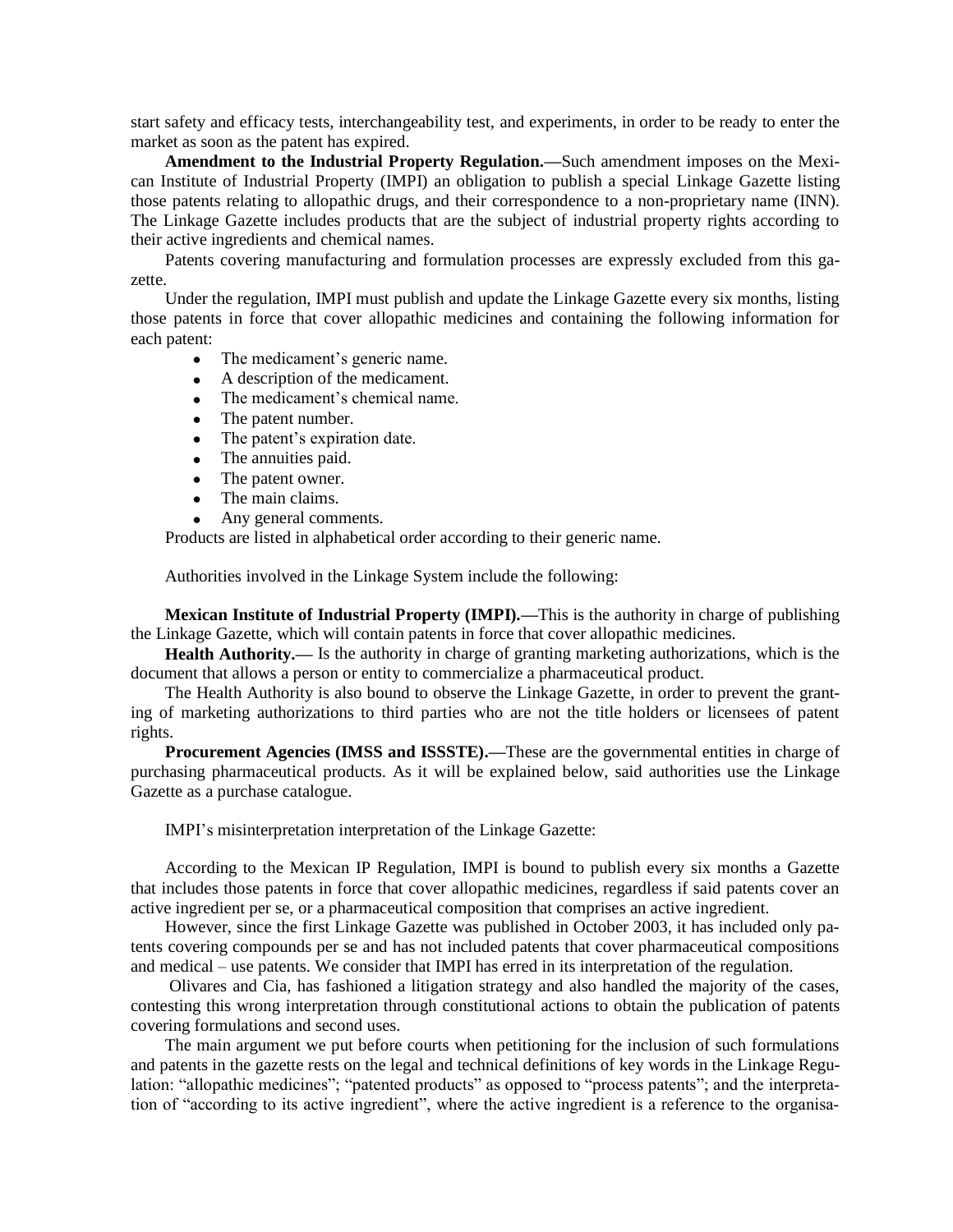tion of a list of products and not the subject matter of the list, which is not limited to patents covering active ingredients but covers allopathic medicines with patents in force or products subject to protection based on the Industrial Property Law (as literally stated by the Linkage Regulation and the full name of the Linkage Gazette, which is the Linkage for Allopathic Medicines with Patents in Force).

After eight years of linkage regulation in Mexico, the Mexican Supreme Court issued a decision on the opposing criteria held by three Mexican Circuit Courts regarding the interpretation of the linkage regulation, particularly, the dilemma of whether the linkage system is limited to compound patents or if product patents covering pharmaceutical formulations should also be listed. The Supreme Court ruled that formulation patents should be listed in the linkage gazette, in consequence, these patents should have to be observed by the Mexican Health Authority (COFEPRIS) prior to grant marketing authorizations. The following is an abstract of the Supreme Court's decision:

*Case law by contradictory rulings 7/2010 Industrial Property. Patents for allopathic medicines of their claims that do not represent processes for production or formulation of drugs and which in their pharmaceutical composition include an active ingredient, substance or principle, shall be included in the publication referred to in Article 47bis of the Industrial Property Regulations. These patents must be published in the gazette, since they comply with the requirements under Article 47bis of the Industrial Property Regulations, which state that in the case of patents granted to allopathic medicines, IMPI shall publish in the gazette and shall make public a list of products that should be subject to industrial protection according to the active substance or ingredient, which shall specify the duration of the patent in question.*

*The Supreme Court decision will be considered as a binding precedent to all federal circuit courts and district courts in Mexico, which means that if IMPI fails to include formulation patents in the Linkage Gazette, it would be ordered to list the patent by court orders, provided that the corresponding conditions are met.*

*This is a landmark case, not only because of its favourable impact on patents law, but also because few cases involving the review of IP rights ever come before the Supreme Court.*

Under the Supreme Court's decision, all patents covering allopathic medicines, regardless of whether they are for compounds or formulations, may be published in the Linkage Gazette. For compound patents, the only requirement is that the titleholder or its representative petition IMPI for publication, either directly or through the Chamber of Pharmaceutical Companies. However, the impact of the Supreme Court's decision on formulation patents will remain uncertain until the relevant authorities make their position clear. Legally speaking, administrative authorities such as IMPI and COFE-PRIS are not bound to follow judicial case law; however, from a moral and practical standpoint, they tend to observe such precedents.

It is important to mention that the inclusion of formulation patents in the linkage gazette provides a preventive measure to avoid that the Mexican Health Authorities would grant marketing authorizations which may fall within scope of the listed patents, and, in addition, the publication provides the following benefits:

a) Prevents patent infringement;

b) It's a valuable source of information to third parties wishing to obtain authorizations for generic drugs, in order to know the full scope of opposable patents.

c) In case that the linkage gazette is not observed by Health Authorities, the publication of patents is also useful to challenge marketing authorizations for the patented formulations granted to third parties without authorization of the patent holder.

d) The Linkage Gazette is also informative in public acquisition processes, to confirm that the product to be acquired is covered by a patent, especially when the patent of formulation listed in the gazette matches with the description of the product in the National Formulary for purchases of medicines by the Mexican Government.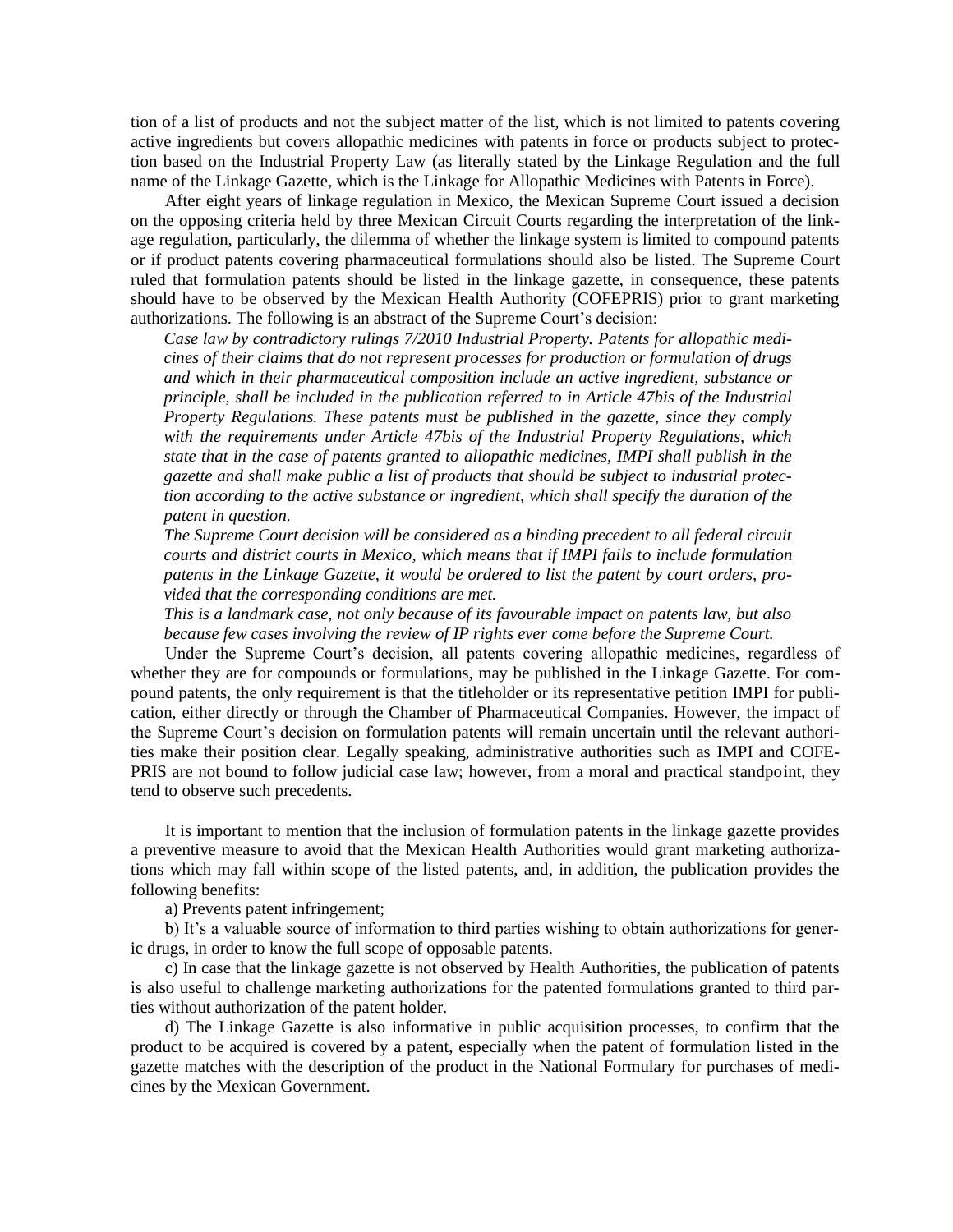We always recommend to patent owners to obtain the listing in the Linkage Gazette of their formulation or use patents, especially when they expire much after the patent that covers the active ingredient *per se*.

It is worth mentioning that a Circuit Court recently ruled on behalf of a pharmaceutical company considering that such company had the proper legal standing to request COFEPRIS to observe the patent listed in the linkage gazette and requested the observance of the linkage regulation. In addition, the Circuit Court agreed with the allegation that article 167bis of the Linkage Regulation is unconstitutional as it does not provide the right of the titleholder of the patent to be heard during the approval process.

This is the first case in Mexico deciding unconstitutionality against a provision of the linkage regulation but on behalf of the patent holder.

As the decision of interest is a final declaration of unconstitutionality of a provision that was applied in prejudice of the pharmaceutical company, legally speaking, COFEPRIS cannot apply again and in the same manner, this provision against the pharmaceutical company even in different cases, would mean that derived from this decision, as from now, such company is entitled to request participation in "any" approval proceedings by third parties based on article 167bis of the Health Regulation that was declared unconstitutional on behalf of such company.

## **3. Challenges Against Pharmaceutical Marketing Authorizations in Mexico—Breaches Against Linkage System and Data Package Exclusivity**

The Mexican Linkage Regulation has been a useful tool that has opened new venues for contesting those marketing authorizations granted in violation of patent rights.

Prior to the creation of the Linkage System in Mexico, Health Authorities did not generally observe patent rights, and rather granted marketing authorizations for pharmaceutical products (compound and formulation), regardless of patent protection.

However, with the creation of the Linkage Regulation, Olivares & Cia was able to successfully obtain a landmark Court decision annulling a marketing authorization granted in breach of these regulations, in which the Court is clearly stating that Health Authorities are bound to observe patent rights.

The Linkage Regulation has proved to be the best legal mechanism to prevent the violation of patents covering medicines. In addition, along with the corresponding regulatory requirements for generic approvals by proving safety and efficacy through interchangeability test with the product of reference (sometimes the innovator product) are of high value to prove prima facie the imminent violation of the linkage regulation and/or the patent/s in force as although the generic´s dossiers are confidential, the applications for generic medicines are published in the official web site of COFEPRIS, including the name of the applicant, the generic name of the active ingredient, the pharmaceutical form.

Even though, the information of the generic´s application published in the official site is very limited, if the product of reference is an innovator product, namely: a patented product and the corresponding patents are included in the gazette, there is an assumption that the generic proving safety and efficacy through interchangeability tests with the innovator product (product of reference), by law, the generic product should be bioequivalent with the innovator (patented product), therefore, there may be a legal and prima facie assumption that the generic product falls within the relevant patents covering the product of reference and listed in the linkage gazette.

The legal assumption that the applied generic product matches or falls within the scope of the listed patents in the linkage gazette, provides the grounds to file legal actions to prevent the granting of the generic approval or to have more information of the generic application and confirm whether or not the approval may violate the linkage regulation and/or a valid patent.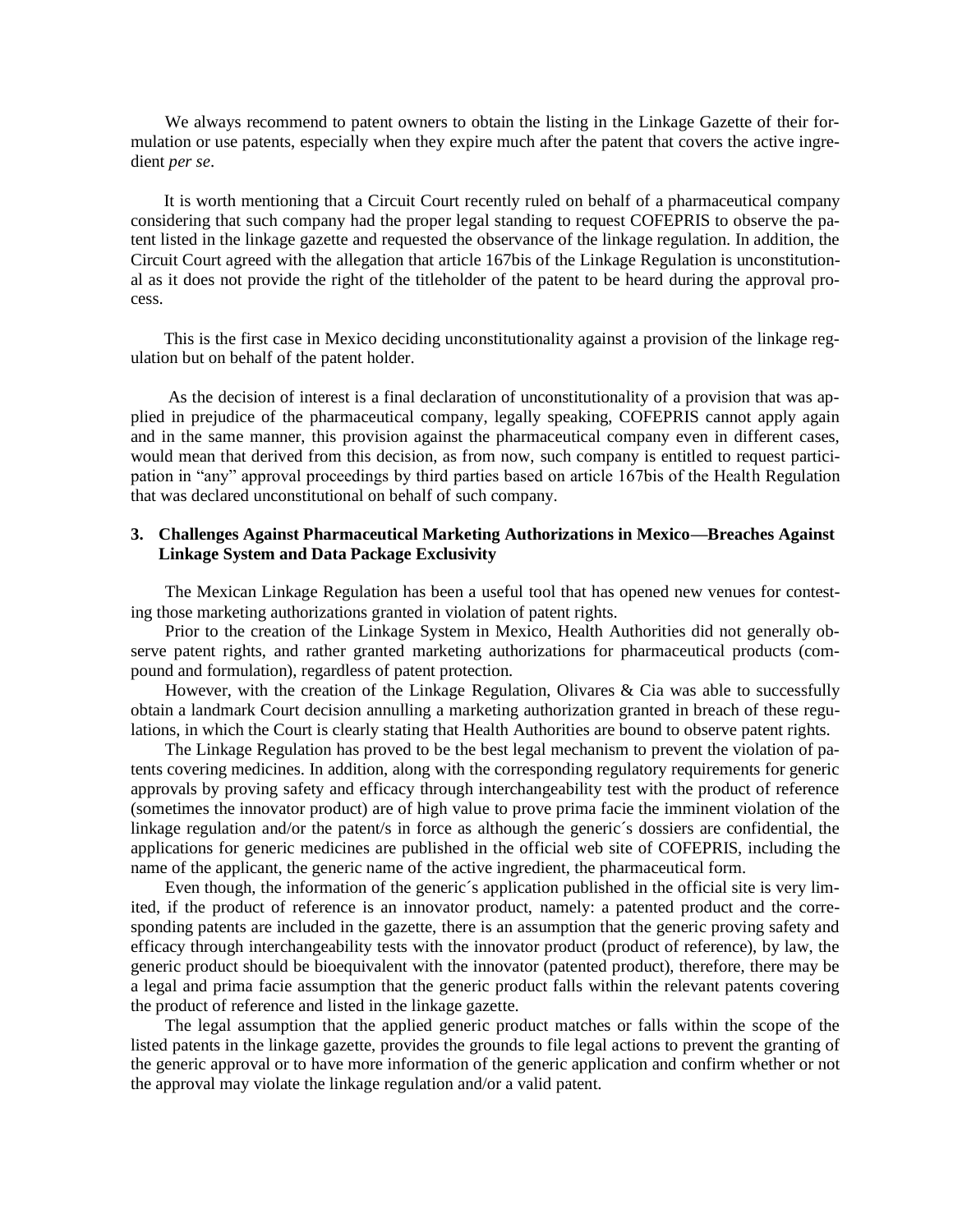# **Marketing authorizations granted prior to the enactment of linkage regulations or in breach of patents that have not been published in the linkage gazette**

In this event, even though there is no specific provision forbidding health authorities from granting authorizations in breach of unpublished patents, Olivares & Cia has assisted IP holders in bringing challenges before Administrative Courts.

In these cases, the main argument relies on the general obligation by authorities to comply with the provisions of Federal Laws, and in the understanding that, for an IP system to properly function, the authorities should not grant applicants an authorization to infringe IP rights.

### **Marketing authorizations granted in breach of data package exclusivity (DPE)**

In previous years in Mexico the domestic law was silent in the recognition of Data Package Exclusivity (DPE) rights. However, in January 2008, the Mexican Health Regulations were amended concerning generic medications, eliminating the requirement to prove safety and efficacy for generics, which was substituted by the need to prove interchangeability.

In 2008 the regulations were modified to implement an abbreviated approval procedure for generic drugs, on the basis of bioequivalence and bioavailability studies, without setting forth any provisions containing a non-reliance period as established in the international treaties such as NAFTA and TRIPS.

Based on the hierarchy of international treaties established in the Mexican Constitution, where international treaties approved by the Mexican Senate supersede Federal Laws, our firm structured a litigation strategy to secure recognition of DPE rights in Mexico. Although we have obtained valuable preliminary injunctions, ordering the regulatory agency to refrain from grant marketing authorizations relying directly or indirectly in the dossier of the innovator or the so-called product of reference, these cases remain under prosecution and are pending to be decided on their merits by the courts.

There is no specific body of legislation referring to regulatory exclusivity in Mexico, but there are some provisions applicable to the issue, in our IP Law, the Health Law Regulations, New Molecules Regulations and International Treaties subscribed by Mexico such as NAFTA and TRIPS.

The Mexican Industrial Property Law (IPL) provides as follows:

"Art. 86bis. The information required by special laws to determine the safety and efficacy of pharmaceutical and agricultural chemicals that make use of new chemical compounds shall be protected in terms of the international treaties which Mexico has signed."

The Health Law Regulations provides as follows:

"Art. 167 Bis.-

…

The information referred to in Articles 167 and 167bis of this Regulation which is confidential or reserved in accordance with the provisions of international treaties to which Mexico is party and with other applicable laws, shall be protected against any disclosure to third parties."

On the other hand, applicable International Treaties, such as NAFTA and TRIPS, state the following regarding data protection:

NAFTA: Undisclosed information submitted to obtain marketing authorizations shall be protected from being disclosed to, or relied upon by third parties, for at least 5 years.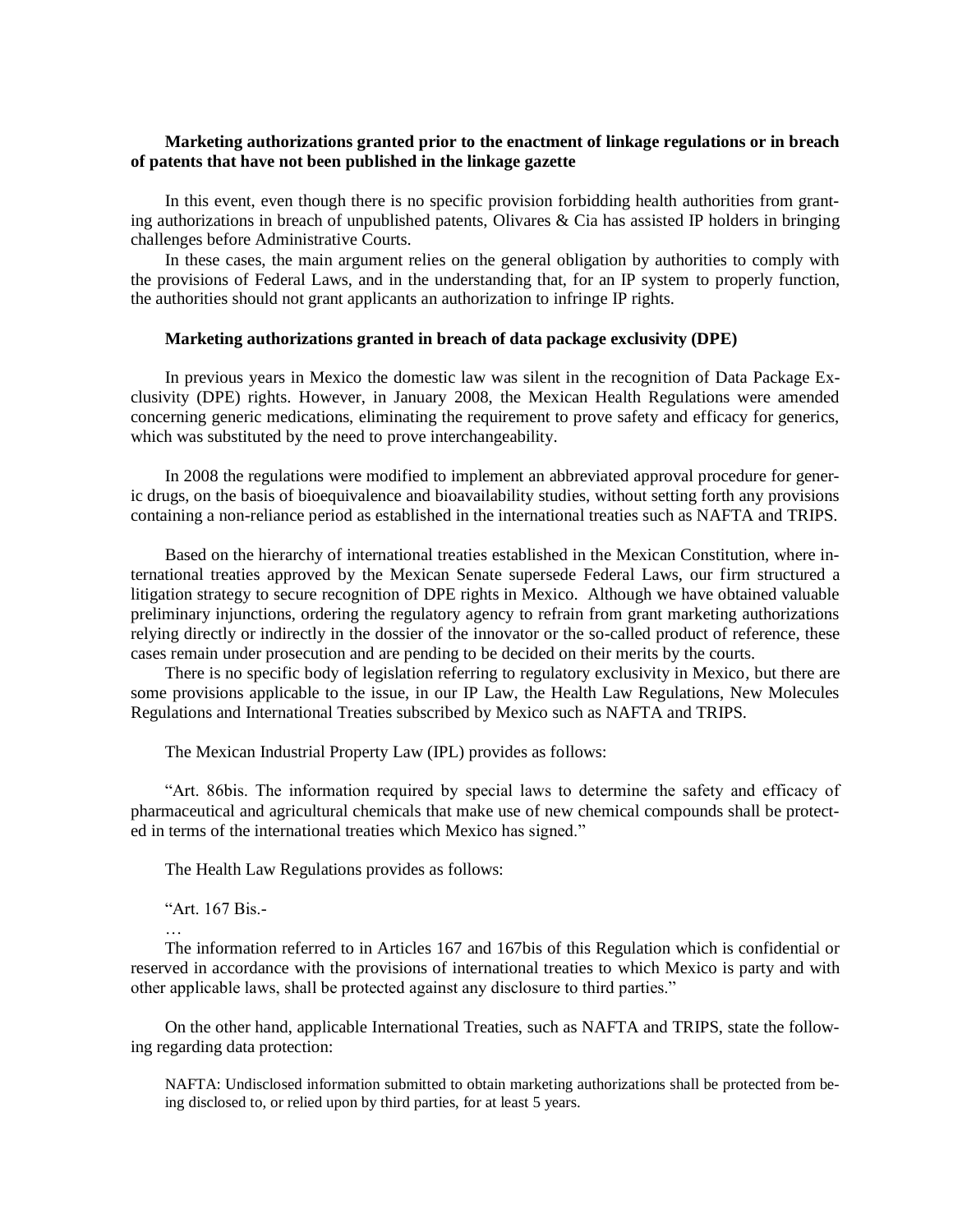TRIPS: Information provided to obtain a marketing authorization must be protected, and cannot be disclosed to third parties.

It is important to point out that, according to firm jurisprudence, these treaties are applicable in Mexico above our Federal and Local Laws as long as they don't go against the Constitution.

Olivares & Cía. devised, structured and executed a legal strategy to obtain the recognition of DPE for products that deserve this protection, obtaining the only two legal precedents by a court of law, recognizing and ordering the agency in charge to grant marketing authorizations to observe and recognize DPE.

On June 19, 2012, COFEPRIS published in their official website an internal decree providing guidelines to observe and protect DPE in Mexico with the following main principles and considerations:

\* Information submitted in a process of regulatory approval is protected against unfair commercial use and disclosure.

\* Five years maximum protection. During this period of time, no one can use information provided by the innovator for the commercialization of the drug.

\* COFEPRIS would grant approvals for generics once the five years of protection lapses, unless the generic drug proves safety and efficacy independently.

\* Protection for undisclosed and unpublished experiments and information, with the exception for publication of data necessary to protect the public or when confidentiality measures have been taken to protect unfair commercial use.

\* Protection provided for new chemical entities only and for the information and data provided to prove safety and efficacy.

\* The gathering of the data involves considerable research efforts.

These guidelines demonstrate that COFEPRIS recognizes and protects DPE pursuant to NAFTA and TRIPS and there is no doubt that the decree is positive as it provides a higher degree of confidence to innovators; however, certain issues are not clear and require further clarification, i.e. would the guidelines apply to biological products? There are other approvals which require considerable efforts such as new formulations and indications; are they protected? The decree is also silent about the proceedings and measures to enforce and observe DPE rights, providing uncertainty to all the involved parties.

The main question and test will be the weight and strength of an internal decree versus the lack of domestic statutory law recognizing DPE. According to our legal system and taking into consideration that this decree can be disregarded or changed by an eventual new administration of COFEPRIS after the coming Presidential elections, Olivares & Cia efforts and suggestions will continue focused to obtain a clear and specific regulation of DPE in the statutory law or regulation.

Olivares & Cia developed a litigation strategy that could be attempted by the affected party in case of a breach of DPE, as follows.

### *a. Actions Against the Authority in Charge of Issuing Marketing Authorizations*

The main available venue for enforcement of the exclusivity rights against an act of authority is the Nullity Trial before the Federal Court of Administrative Affairs. In this trial, the action is brought against COFEPRIS, accusing said breach as a violation of the above-mentioned provisions. The object of this Trial would be a revocation of the marketing authorization.

In this action, the affected party can request the court to provide a copy of the dossier that is ac-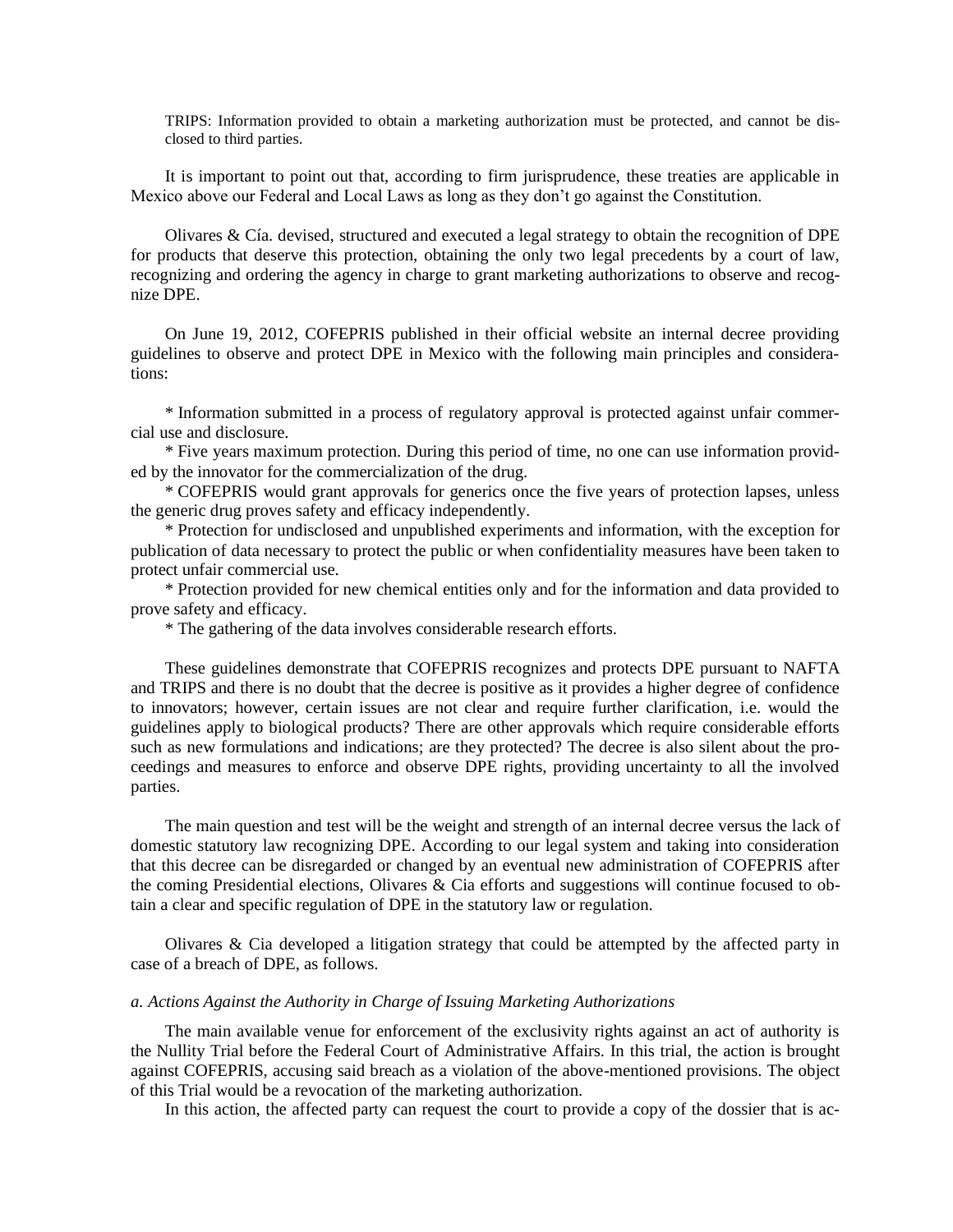cused of containing information obtained in breach of data exclusivity, and the court can take one of the following positions concerning this dossier:

- The court can decide that the dossier can be accessed by the challenging party, which will have an obligation of confidentiality concerning the corresponding information. This confidentiality will include a prohibition for using this information in an eventual patent infringement action.
- The court can determine that the information will not be accessed by the challenging party, but only by the court and its appointed expert.

If the third party's dossier indicates that there was a disclosure of information provided in the innovator's dossier, there would be a clear-cut case for the annulment of the marketing authorization based on existing provisions in our laws.

On the other hand, if there was no disclosure, but only reliance on information that remains confidential, the action would have to be based on a breach of obligations in International Treaties, and an eventual constitutionality challenge against the provisions in our laws that do not contemplate data exclusivity, specifically those concerning generic applications.

As additional venues, an affected party could bring a specific criminal or civil action against the officer responsible of the disclosure, which should of course be analyzed on a case by case basis.

### *b. Actions Against the Third Party Using the Information Obtained in Breach of Data Exclusivity*

Actions against this third party have to be determined on a case-by-case basis, since the use of the information contained in the original marketing authorization in its entirety could provide basis for a copyright infringement action, an action for unfair competition, or a criminal action for the purposeful obtainment or use of confidential information.

It is important to point out that the enforcement of data exclusivity has been sought by Pharmaceutical Companies through the above-mentioned venues, however this is a relatively new field in the Mexican Legal System and thus, so far there are no specific precedents indicating any of these venues as correct.

### **4. Conclusions regarding Linkage Regulation.**

The Mexican Legal System has been advancing in its adaptation to modern IP Systems, especially through the establishment of Linkage regulations establishing coordination between Health and Patent authorities in our country. This has allowed for IP rights holders to bring actions, some successful, others yet to be decided upon, enforcing these rights, and questioning the actions of Health authorities, which is a clear improvement from the mere possibility of requesting declarations of patent infringement.

The decisions obtained by our firm annulling a marketing authorization for breach of the Linkage System have surely set favorable precedents for IP holders in Mexico, for all pharmaceutical patents.

Finally, it is worth mentioning that while we were updating this article, the North American Free Trade Agreement (NAFTA), the European Free Trade Association (EFTA) and the European Union Free Trade Agreement between Mexico are being reviewed, renegotiated and modernized; there is a grade of uncertainty about the final outcome of the renegotiation, but it is expected that the modernization of said treaties would impact in a positive way the Intellectual Property system in Mexico.

The main issues in the renegotiation of these treaties are:

- Non-traditional trademarks.
- Madrid Protocol/International trademark applications.